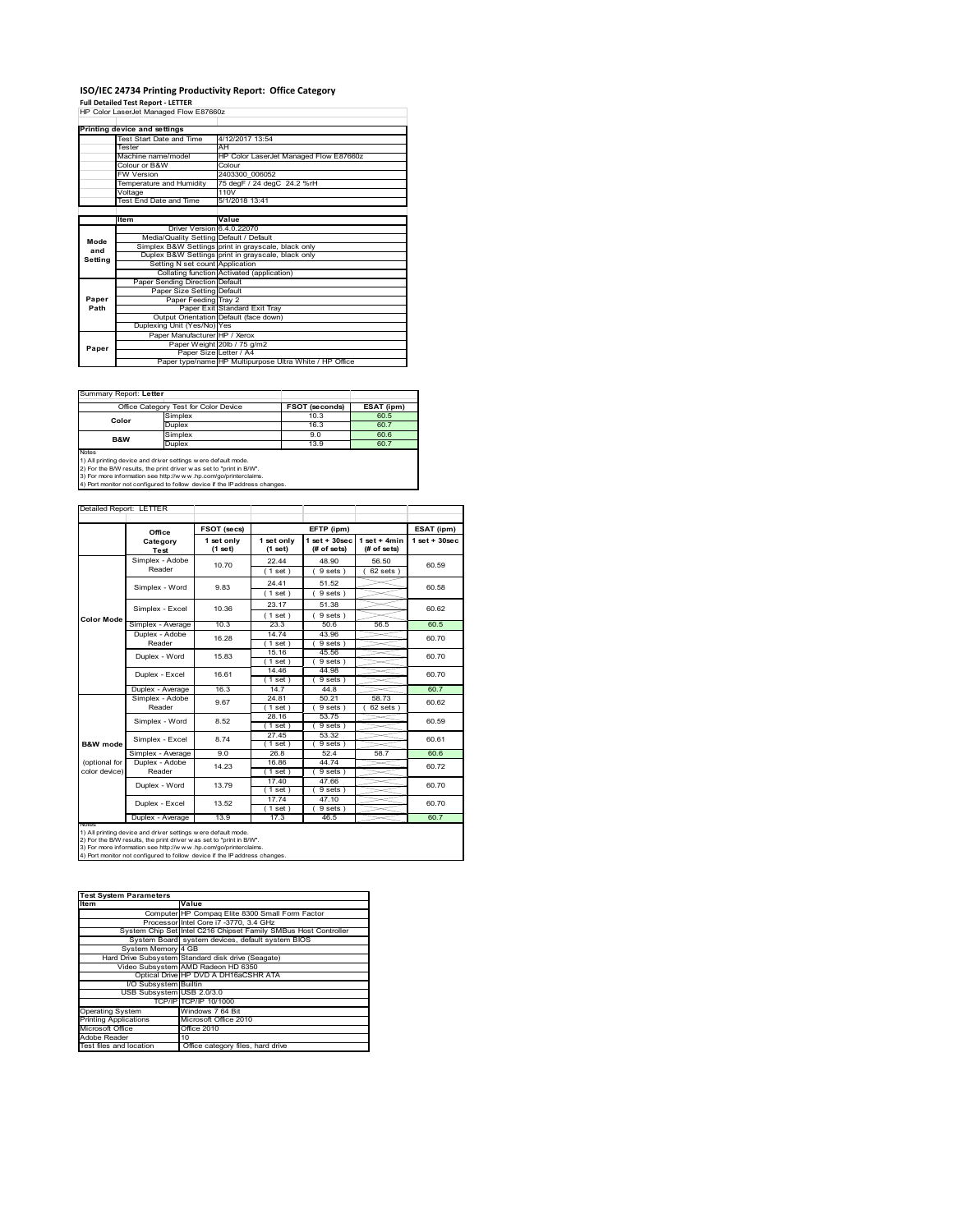# **ISO/IEC 24734 Printing Productivity Report: Office Category Full Detailed Test Report ‐ A4** HP Color LaserJet Managed Flow E87660z

|         | HP Color LaserJet Managed Flow E87660z  |                                                         |
|---------|-----------------------------------------|---------------------------------------------------------|
|         |                                         |                                                         |
|         | Printing device and settings            |                                                         |
|         | Test Start Date and Time                | 4/12/2017 13:54                                         |
|         | Tester                                  | AH                                                      |
|         | Machine name/model                      | HP Color LaserJet Managed Flow E87660z                  |
|         | Colour or B&W                           | Colour                                                  |
|         | <b>FW Version</b>                       | 2403300 006052                                          |
|         | Temperature and Humidity                | 75 degF / 24 degC 24.2 %rH                              |
|         | Voltage                                 | 110V                                                    |
|         | Test End Date and Time                  | 5/1/2018 13:41                                          |
|         |                                         |                                                         |
|         | Item                                    | Value                                                   |
| Mode    | Driver Version 6.4.0.22070              |                                                         |
|         | Media/Quality Setting Default / Default |                                                         |
| and     |                                         | Simplex B&W Settings print in grayscale, black only     |
| Setting |                                         | Duplex B&W Settings print in grayscale, black only      |
|         | Setting N set count Application         |                                                         |
|         |                                         | Collating function Activated (application)              |
|         | Paper Sending Direction Default         |                                                         |
|         | Paper Size Setting Default              |                                                         |
| Paper   | Paper Feeding Tray 2                    |                                                         |
| Path    |                                         | Paper Exit Standard Exit Tray                           |
|         |                                         | Output Orientation Default (face down)                  |
|         | Duplexing Unit (Yes/No) Yes             |                                                         |
|         | Paper Manufacturer HP / Xerox           |                                                         |
| Paper   |                                         | Paper Weight 20lb / 75 g/m2                             |
|         | Paper Size Letter / A4                  |                                                         |
|         |                                         | Paper type/name HP Multipurpose Ultra White / HP Office |

Summary Report: **A4**

|                                                                     | Office Category Test for Color Device                                      | <b>FSOT (seconds)</b> | ESAT (ipm) |  |  |  |  |
|---------------------------------------------------------------------|----------------------------------------------------------------------------|-----------------------|------------|--|--|--|--|
| Colour                                                              | 60.5                                                                       |                       |            |  |  |  |  |
|                                                                     | Duplex                                                                     | 16.0                  | 60.7       |  |  |  |  |
| 60.6<br>Simplex<br>8.9<br><b>B&amp;W</b>                            |                                                                            |                       |            |  |  |  |  |
| Duplex<br>60.7<br>14.4                                              |                                                                            |                       |            |  |  |  |  |
| Notes                                                               |                                                                            |                       |            |  |  |  |  |
| 1) All printing device and driver settings w ere default mode.      |                                                                            |                       |            |  |  |  |  |
| 2) For the B/W results, the print driver was set to "print in B/W". |                                                                            |                       |            |  |  |  |  |
|                                                                     | 3) For more information see http://www.hp.com/go/printerclaims.            |                       |            |  |  |  |  |
|                                                                     | 4) Port monitor not configured to follow device if the IP address changes. |                       |            |  |  |  |  |

|                                | Office                    | FSOT (secs)           |                       | EFTP (ipm)                        |                               | ESAT (ipm)         |
|--------------------------------|---------------------------|-----------------------|-----------------------|-----------------------------------|-------------------------------|--------------------|
|                                | Category<br>Test          | 1 set only<br>(1 set) | 1 set only<br>(1 set) | $1$ set + $30$ sec<br>(# of sets) | $1$ set + 4min<br>(# of sets) | $1$ set + $30$ sec |
|                                | Simplex - Adobe<br>Reader | 11.93                 | 20.12<br>$1$ set $)$  | 49.28<br>9 sets)                  | 57.59<br>$62$ sets $)$        | 60.59              |
|                                | Simplex - Word            | 10.23                 | 23.46<br>$1$ set)     | 47.42<br>9 sets)                  |                               | 60.61              |
| Colour                         | Simplex - Excel           | 10.41                 | 23.06<br>(1 set)      | 50.89<br>9 sets)                  |                               | 60.59              |
| Mode                           | Simplex - Average         | 10.9                  | 22.2                  | 49.1                              | 57.5                          | 60.5               |
|                                | Duplex - Adobe<br>Reader  | 16.60                 | 14.44<br>$1$ set $)$  | 42.64<br>9 sets)                  |                               | 60.70              |
|                                | Duplex - Word             | 15.70                 | 15.28<br>$1$ set)     | 45.22<br>$9 sets$ )               |                               | 60.70              |
|                                | Duplex - Excel            | 15.52                 | 15.46<br>$1$ set $)$  | 45.08<br>9 sets                   |                               | 60.70              |
|                                | Duplex - Average          | 16.0                  | 15.0                  | 44.3                              |                               | 60.7               |
|                                | Simplex - Adobe<br>Reader | 9.15                  | 26.24<br>$1$ set)     | 52.58<br>9 sets)                  | 59.33<br>$62$ sets)           | 60.61              |
|                                | Simplex - Word            | 8.83                  | 27.20<br>$1$ set)     | 52.36<br>9 sets)                  |                               | 60.61              |
| <b>B&amp;W</b> mode            | Simplex - Excel           | 8.64                  | 27.79<br>$1$ set)     | 53.24<br>9 sets)                  |                               | 60.60              |
|                                | Simplex - Average         | 8.9                   | 27.0                  | 52.7                              | 59.3                          | 60.6               |
| (optional for<br>color device) | Duplex - Adobe<br>Reader  | 14.93                 | 16.06<br>$1$ set $)$  | 45.70<br>9 sets)                  |                               | 60.70              |
|                                | Duplex - Word             | 13.55                 | 17.70<br>$1$ set $)$  | 47.24<br>9 sets)                  |                               | 60.72              |
|                                | Duplex - Excel            | 14.71                 | 16.34<br>$1$ set)     | 46.44<br>$9 sets$ )               |                               | 60.70              |
|                                | Duplex - Average          | 14.4                  | 16.7                  | 46.4                              |                               | 60.7               |

notes<br>1) All printing device and driver settings w ere default mode.<br>2) For the B/W results, the print driver was set to "print in B/W".<br>3) For more information see http://www.vhp.com/go/printerclaims.<br>4) For more informat

| <b>Test System Parameters</b> |                                                                 |
|-------------------------------|-----------------------------------------------------------------|
| <b>Item</b>                   | Value                                                           |
|                               | Computer HP Compaq Elite 8300 Small Form Factor                 |
|                               | Processor Intel Core i7 -3770, 3.4 GHz                          |
|                               | System Chip Set Intel C216 Chipset Family SMBus Host Controller |
|                               | System Board system devices, default system BIOS                |
| System Memory 4 GB            |                                                                 |
|                               | Hard Drive Subsystem Standard disk drive (Seagate)              |
|                               | Video Subsystem AMD Radeon HD 6350                              |
|                               | Optical Drive HP DVD A DH16aCSHR ATA                            |
| I/O Subsystem Builtin         |                                                                 |
| USB Subsystem USB 2.0/3.0     |                                                                 |
|                               | TCP/IPITCP/IP 10/1000                                           |
| <b>Operating System</b>       | Windows 7 64 Bit                                                |
| <b>Printing Applications</b>  | Microsoft Office 2010                                           |
| Microsoft Office              | Office 2010                                                     |
| Adobe Reader                  | 10                                                              |
| Test files and location       | Office category files, hard drive                               |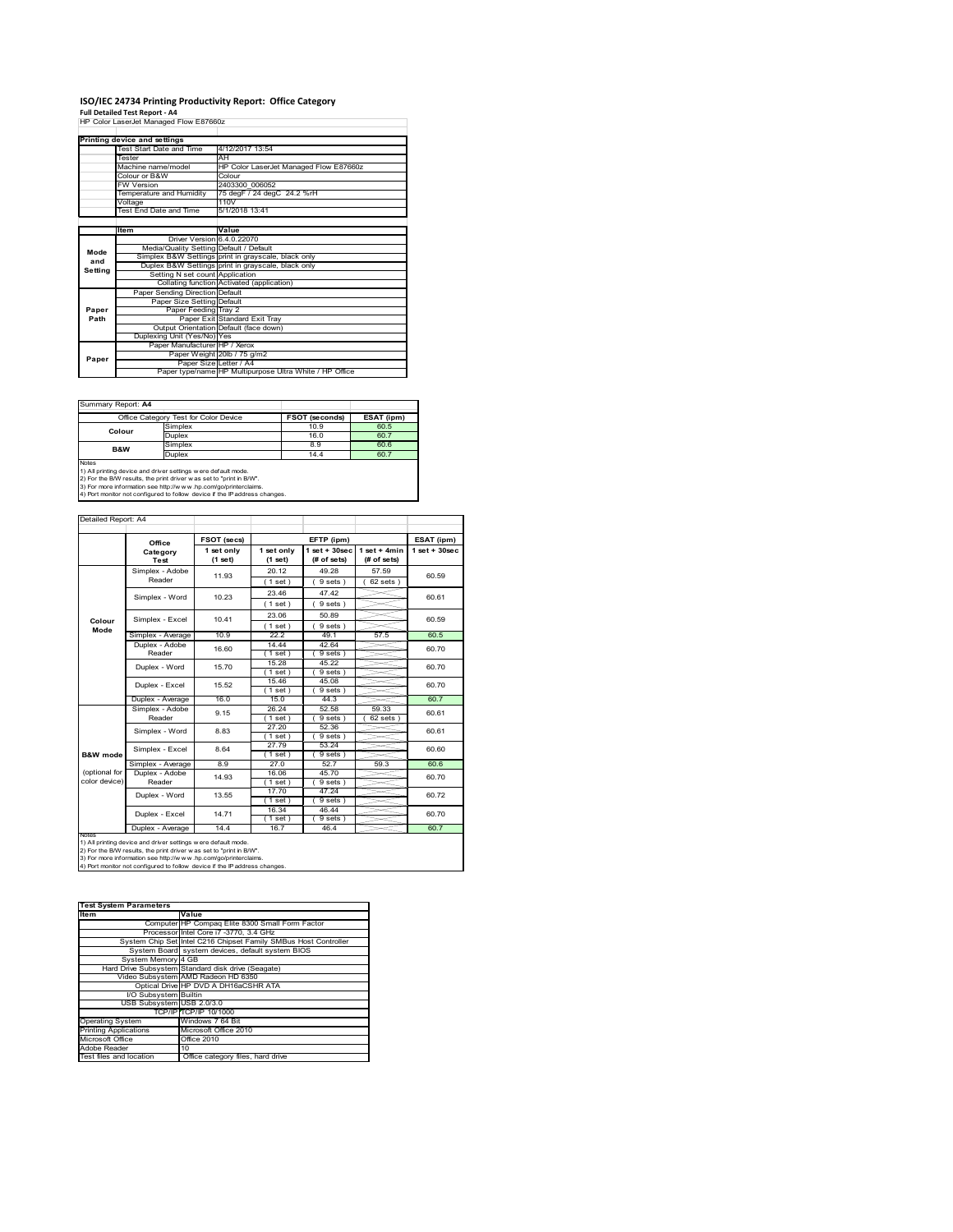# **ISO/IEC 24734 Printing Productivity Report: Office Category Full Detailed Test Report ‐ Tabloid** HP Color LaserJet Managed Flow E87660z

|                        | HP Color LaserJet Managed Flow E87660z  |                                                         |  |
|------------------------|-----------------------------------------|---------------------------------------------------------|--|
|                        |                                         |                                                         |  |
|                        | Printing device and settings            |                                                         |  |
|                        | Test Start Date and Time                | 4/12/2017 13:54                                         |  |
|                        | Tester                                  | AH                                                      |  |
|                        | Machine name/model                      | HP Color LaserJet Managed Flow E87660z                  |  |
|                        | Colour or B&W                           | Colour                                                  |  |
|                        | <b>FW Version</b>                       | 2403300 006052                                          |  |
|                        | Temperature and Humidity                | 75 degF / 24 degC 24.2 %rH                              |  |
|                        | Voltage                                 | 110V                                                    |  |
|                        | Test End Date and Time                  | 5/1/2018 13:41                                          |  |
|                        |                                         |                                                         |  |
|                        | Item                                    | Value                                                   |  |
| Mode<br>and<br>Setting | Driver Version 6.4.0.22070              |                                                         |  |
|                        | Media/Quality Setting Default / Default |                                                         |  |
|                        |                                         | Simplex B&W Settings print in grayscale, black only     |  |
|                        |                                         | Duplex B&W Settings print in grayscale, black only      |  |
|                        | Setting N set count Application         |                                                         |  |
|                        |                                         | Collating function Activated (application)              |  |
|                        | Paper Sending Direction Default         |                                                         |  |
| Paper<br>Path          | Paper Size Setting Default              |                                                         |  |
|                        | Paper Feeding Tray 2                    |                                                         |  |
|                        |                                         | Paper Exit Standard Exit Tray                           |  |
|                        |                                         | Output Orientation Default (face down)                  |  |
|                        | Duplexing Unit (Yes/No) Yes             |                                                         |  |
|                        | Paper Manufacturer HP / Xerox           |                                                         |  |
| Paper                  |                                         | Paper Weight 20lb / 75 g/m2                             |  |
|                        | Paper Size Letter / A4                  |                                                         |  |
|                        |                                         | Paper type/name HP Multipurpose Ultra White / HP Office |  |

Summary Report: Tabloid

|                                                                     | Office Category Test for Color Device                                      | <b>FSOT (seconds)</b> | ESAT (ipm) |  |  |  |  |
|---------------------------------------------------------------------|----------------------------------------------------------------------------|-----------------------|------------|--|--|--|--|
| Simplex<br>10.3<br>30.6<br>Color                                    |                                                                            |                       |            |  |  |  |  |
|                                                                     | Duplex                                                                     | 16.3                  | 30.6       |  |  |  |  |
| <b>B&amp;W</b>                                                      | 30.6<br>Simplex<br>13.5                                                    |                       |            |  |  |  |  |
| Duplex<br>30.6<br>20.4                                              |                                                                            |                       |            |  |  |  |  |
| Notes                                                               |                                                                            |                       |            |  |  |  |  |
| 1) All printing device and driver settings w ere default mode.      |                                                                            |                       |            |  |  |  |  |
| 2) For the B/W results, the print driver was set to "print in B/W". |                                                                            |                       |            |  |  |  |  |
|                                                                     | 3) For more information see http://www.hp.com/go/printerclaims.            |                       |            |  |  |  |  |
|                                                                     | 4) Port monitor not configured to follow device if the IP address changes. |                       |            |  |  |  |  |

| Detailed Report: Tabloid |                          |                       |                         |                                   |                               |                    |
|--------------------------|--------------------------|-----------------------|-------------------------|-----------------------------------|-------------------------------|--------------------|
|                          | Office                   | FSOT (secs)           |                         | EFTP (ipm)                        |                               | ESAT (ipm)         |
|                          | Category<br><b>Test</b>  | 1 set only<br>(1 set) | 1 set only<br>$(1$ set) | $1$ set + $30$ sec<br>(# of sets) | $1$ set + 4min<br>(# of sets) | $1$ set + $30$ sec |
|                          | Simplex - Adobe          | 16.37                 | 14.66                   | 24.31                             | 28.78                         | 30.63              |
|                          | Reader                   |                       | $1$ set)                | 5 sets)                           | $32$ sets $)$                 |                    |
|                          | Simplex - Word           | 15.54                 | 15.45                   | 25.83                             |                               | 30.60              |
|                          |                          |                       | $1$ set)                | 5 sets)                           |                               |                    |
|                          | Simplex - Excel          | 14.96                 | 16.04                   | 25.88                             |                               | 30.61              |
| <b>Color Mode</b>        |                          |                       | (1 set)                 | $5 sets$ )                        |                               |                    |
|                          | Simplex - Average        | 15.7                  | 15.3                    | 25.3                              | 28.7                          | 30.6               |
|                          | Duplex - Adobe           | 24.21                 | 9.90                    | 20.72                             |                               | 30.64<br>30.64     |
|                          | Reader                   |                       | (1 set)                 | $5 sets$ )                        |                               |                    |
|                          | Duplex - Word            | 22.11                 | 10.84                   | 22.30                             |                               |                    |
|                          |                          |                       | $1$ set)                | $5 sets$ )                        |                               |                    |
|                          | Duplex - Excel           | 21.73                 | 11.02                   | 22.28                             |                               | 30.66              |
|                          |                          |                       | $1$ set)                | $5 sets$ )                        |                               |                    |
|                          | Duplex - Average         | 22.7                  | 10.5                    | 21.7                              |                               | 30.6               |
|                          | Simplex - Adobe          | 14.20                 | 16.90                   | 26.27                             | 28.05                         | 30.61              |
|                          | Reader                   |                       | $1$ set $)$             | 5 sets 1                          | 32 sets 1                     |                    |
|                          | Simplex - Word           | 12.91                 | 18.58                   | 27.04                             |                               | 30.60              |
|                          |                          |                       | $1$ set)                | 5 sets)                           |                               |                    |
| B&W mode                 | Simplex - Excel          | 13.11                 | 18.31                   | 26.25                             |                               | 30.61              |
|                          |                          | 13.5                  | $1$ set $)$<br>17.9     | $5 sets$ )<br>26.5                | 28.0                          | 30.6               |
| (optional for            | Simplex - Average        |                       | 10.94                   | 22.46                             |                               |                    |
| color device)            | Duplex - Adobe<br>Reader | 21.90                 | $1$ set)                | 5 sets)                           |                               | 30.64              |
|                          |                          |                       | 12.32                   | 23.14                             |                               |                    |
|                          | Duplex - Word            | 19.46                 | $1$ set $)$             | 5 sets)                           |                               | 30.64              |
|                          |                          |                       | 12.16                   | 23.58                             |                               | 30.64              |
|                          | Duplex - Excel           | 19.73                 | $1$ set)                | $5 sets$ )                        |                               |                    |
|                          | Duplex - Average         | 20.4                  | 11.8                    | 23.0                              |                               | 30.6               |
| <b>NOtes</b>             |                          |                       |                         |                                   |                               |                    |

notes<br>1) All printing device and driver settings w ere default mode.<br>2) For the B/W results, the print driver was set to "print in B/W".<br>3) For more information see http://w w.w. r.p.com/go/printerclaims.<br>4) For more infor

| <b>Test System Parameters</b> |                                                                 |
|-------------------------------|-----------------------------------------------------------------|
| <b>Item</b>                   | Value                                                           |
|                               | Computer HP Compaq Elite 8300 Small Form Factor                 |
|                               | Processor Intel Core i7 -3770, 3.4 GHz                          |
|                               | System Chip Set Intel C216 Chipset Family SMBus Host Controller |
|                               | System Board system devices, default system BIOS                |
| System Memory 4 GB            |                                                                 |
|                               | Hard Drive Subsystem Standard disk drive (Seagate)              |
|                               | Video Subsystem AMD Radeon HD 6350                              |
|                               | Optical Drive HP DVD A DH16aCSHR ATA                            |
| I/O Subsystem Builtin         |                                                                 |
| USB Subsystem USB 2.0/3.0     |                                                                 |
|                               | TCP/IPITCP/IP 10/1000                                           |
| <b>Operating System</b>       | Windows 7 64 Bit                                                |
| <b>Printing Applications</b>  | Microsoft Office 2010                                           |
| Microsoft Office              | Office 2010                                                     |
| Adobe Reader                  | 10                                                              |
| Test files and location       | Office category files, hard drive                               |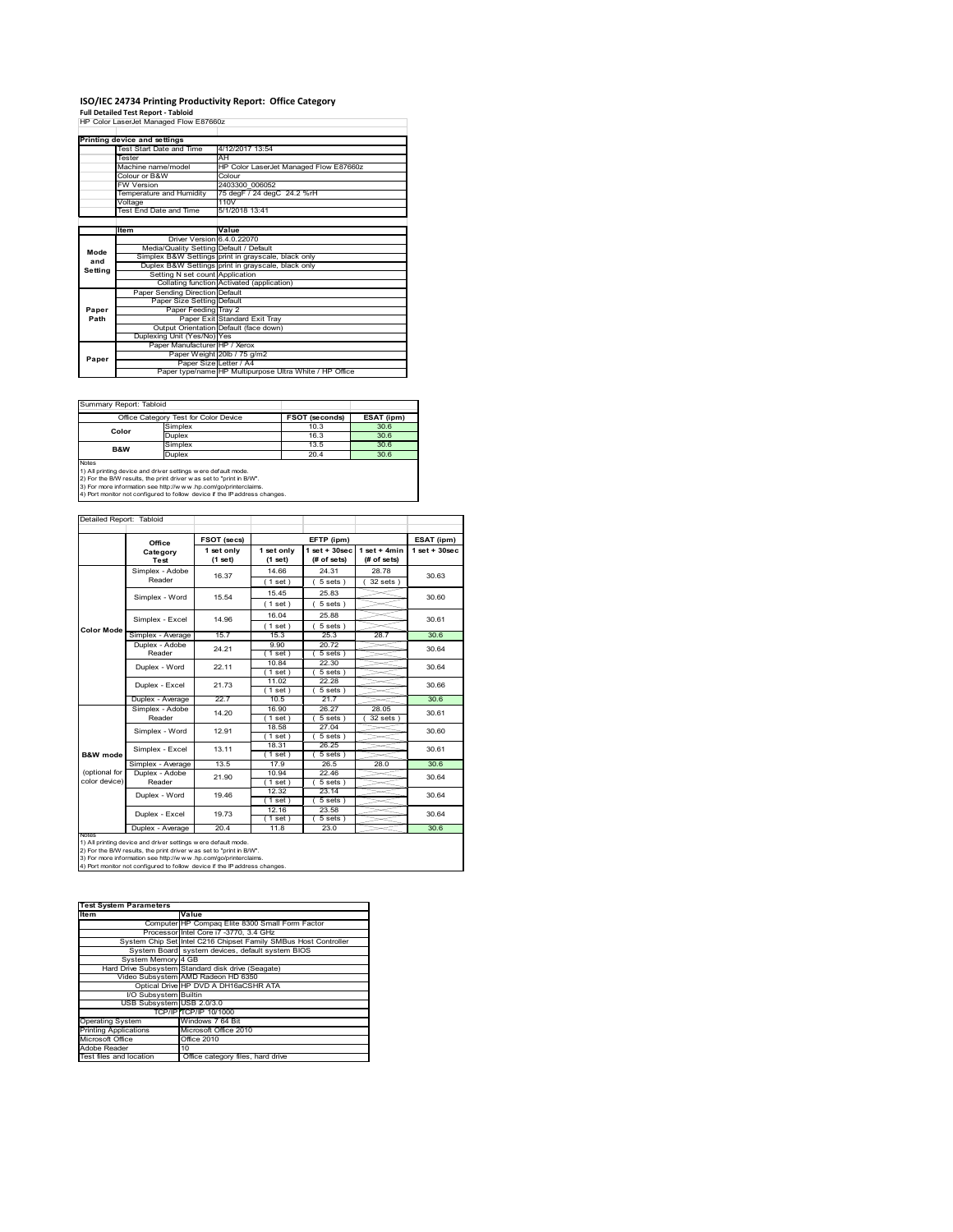# **ISO/IEC 24734 Printing Productivity Report: Office Category Full Detailed Test Report ‐ A3** HP Color LaserJet Managed Flow E87660z

|         | HP Color LaserJet Managed Flow E87660z  |                                                         |
|---------|-----------------------------------------|---------------------------------------------------------|
|         |                                         |                                                         |
|         | Printing device and settings            |                                                         |
|         | Test Start Date and Time                | 4/12/2017 13:54                                         |
|         | Tester                                  | AH                                                      |
|         | Machine name/model                      | HP Color LaserJet Managed Flow E87660z                  |
|         | Colour or B&W                           | Colour                                                  |
|         | <b>FW Version</b>                       | 2403300 006052                                          |
|         | Temperature and Humidity                | 75 degF / 24 degC 24.2 %rH                              |
|         | Voltage                                 | 110V                                                    |
|         | Test End Date and Time                  | 5/1/2018 13:41                                          |
|         |                                         |                                                         |
|         | Item                                    | Value                                                   |
|         | Driver Version 6.4.0.22070              |                                                         |
| Mode    | Media/Quality Setting Default / Default |                                                         |
| and     |                                         | Simplex B&W Settings print in grayscale, black only     |
| Setting |                                         | Duplex B&W Settings print in grayscale, black only      |
|         | Setting N set count Application         |                                                         |
|         |                                         | Collating function Activated (application)              |
|         | Paper Sending Direction Default         |                                                         |
|         | Paper Size Setting Default              |                                                         |
| Paper   | Paper Feeding Tray 2                    |                                                         |
| Path    |                                         | Paper Exit Standard Exit Tray                           |
|         |                                         | Output Orientation Default (face down)                  |
|         | Duplexing Unit (Yes/No) Yes             |                                                         |
|         | Paper Manufacturer HP / Xerox           |                                                         |
| Paper   |                                         | Paper Weight 20lb / 75 g/m2                             |
|         |                                         | Paper Size Letter / A4                                  |
|         |                                         | Paper type/name HP Multipurpose Ultra White / HP Office |

Summary Report: A3

|                | Office Category Test for Color Device                                      | <b>FSOT (seconds)</b> | ESAT (ipm) |
|----------------|----------------------------------------------------------------------------|-----------------------|------------|
| Color          | Simplex                                                                    | 10.3                  | 30.6       |
|                | <b>Duplex</b>                                                              | 16.3                  | 30.6       |
| <b>B&amp;W</b> | Simplex                                                                    | 13.6                  | 30.6       |
|                | Duplex                                                                     | 21.1                  | 30.6       |
| Notes          |                                                                            |                       |            |
|                | 1) All printing device and driver settings w ere default mode.             |                       |            |
|                | 2) For the B/W results, the print driver was set to "print in B/W".        |                       |            |
|                | 3) For more information see http://www.hp.com/go/printerclaims.            |                       |            |
|                | 4) Port monitor not configured to follow device if the IP address changes. |                       |            |

|                   | Office                              | FSOT (secs)           |                         | EFTP (ipm)                        |                               | ESAT (ipm)         |
|-------------------|-------------------------------------|-----------------------|-------------------------|-----------------------------------|-------------------------------|--------------------|
|                   | Category<br>Test                    | 1 set only<br>(1 set) | 1 set only<br>$(1$ set) | $1$ set + $30$ sec<br>(# of sets) | $1$ set + 4min<br>(# of sets) | $1$ set + $30$ sec |
|                   | Simplex - Adobe<br>Reader           | 16.94                 | 14.16                   | 23.98                             | 28.91                         | 30.63              |
|                   |                                     |                       | (1 set)                 | $5 sets$ )                        | $32$ sets                     |                    |
|                   | Simplex - Word                      | 14.88                 | 16.13                   | 25.79                             |                               | 30.61              |
|                   |                                     |                       | $1$ set)                | $5 sets$ )                        |                               |                    |
|                   | Simplex - Excel                     | 14.79                 | 16.22                   | 25.59                             |                               | 30.60              |
| <b>Color Mode</b> |                                     |                       | (1 set)                 | $5 sets$ )                        |                               |                    |
|                   | Simplex - Average                   | 15.6                  | 15.5                    | 25.1                              | 28.9                          | 30.6               |
|                   | Duplex - Adobe                      | 24.46                 | 9.80                    | 20.80                             |                               | 30.64              |
|                   | Reader                              |                       | $1$ set)                | 5 sets)                           |                               |                    |
|                   | Duplex - Word                       | 22.03                 | 10.88                   | 21.98                             |                               | 30.62              |
|                   |                                     |                       | (1 set)<br>11.06        | 5 sets)<br>22.44                  |                               |                    |
|                   | Duplex - Excel                      | 21.69                 | $1$ set)                | $5 sets$ )                        |                               | 30.64              |
|                   | Duplex - Average                    | 22.8                  | 10.5                    | 21.7                              |                               | 30.6               |
|                   | Simplex - Adobe                     | 14.70                 | 16.32                   | 25.67                             | 29.69                         | 30.62              |
|                   | Reader                              |                       | $1$ set)                | $5 sets$ )                        | $32$ sets                     |                    |
|                   | Simplex - Word                      | 13.05                 | 18.39                   | 27.05                             |                               | 30.61              |
|                   |                                     |                       | $1$ set)                | $5 sets$ )                        |                               |                    |
|                   | Simplex - Excel                     | 13.02                 | 18.43                   | 26.82                             |                               | 30.60              |
| B&W mode          |                                     | 13.6                  | $1$ set)<br>17.7        | 5 sets)<br>26.5                   | 29.6                          | 30.6               |
| (optional for     | Simplex - Average<br>Duplex - Adobe |                       | 10.10                   | 21.58                             |                               |                    |
| color device)     | Reader                              | 23.75                 | $1$ set)                | 5 sets)                           |                               | 30.62              |
|                   |                                     |                       | 12.34                   | 22.74                             |                               |                    |
|                   | Duplex - Word                       | 19.42                 | (1 set)                 | $\overline{5}$ sets)              |                               | 30.64              |
|                   | Duplex - Excel                      | 19.96                 | 12.02                   | 23.26                             |                               | 30.64              |
|                   |                                     |                       | $1$ set)                | $5 sets$ )                        |                               |                    |
| <b>INOTES</b>     | Duplex - Average                    | 21.1                  | 11.4                    | 22.5                              |                               | 30.6               |

notes<br>1) All printing device and driver settings w ere default mode.<br>2) For the B/W results, the print driver was set to "print in B/W".<br>3) For more information see http://www.vhp.com/go/printerclaims.<br>4) For more informat

| <b>Test System Parameters</b> |                                                                 |
|-------------------------------|-----------------------------------------------------------------|
| <b>Item</b>                   | Value                                                           |
|                               | Computer HP Compaq Elite 8300 Small Form Factor                 |
|                               | Processor Intel Core i7 -3770, 3.4 GHz                          |
|                               | System Chip Set Intel C216 Chipset Family SMBus Host Controller |
|                               | System Board system devices, default system BIOS                |
| System Memory 4 GB            |                                                                 |
|                               | Hard Drive Subsystem Standard disk drive (Seagate)              |
|                               | Video Subsystem AMD Radeon HD 6350                              |
|                               | Optical Drive HP DVD A DH16aCSHR ATA                            |
| I/O Subsystem Builtin         |                                                                 |
| USB Subsystem USB 2.0/3.0     |                                                                 |
|                               | TCP/IPITCP/IP 10/1000                                           |
| <b>Operating System</b>       | Windows 7 64 Bit                                                |
| <b>Printing Applications</b>  | Microsoft Office 2010                                           |
| Microsoft Office              | Office 2010                                                     |
| Adobe Reader                  | 10                                                              |
| Test files and location       | Office category files, hard drive                               |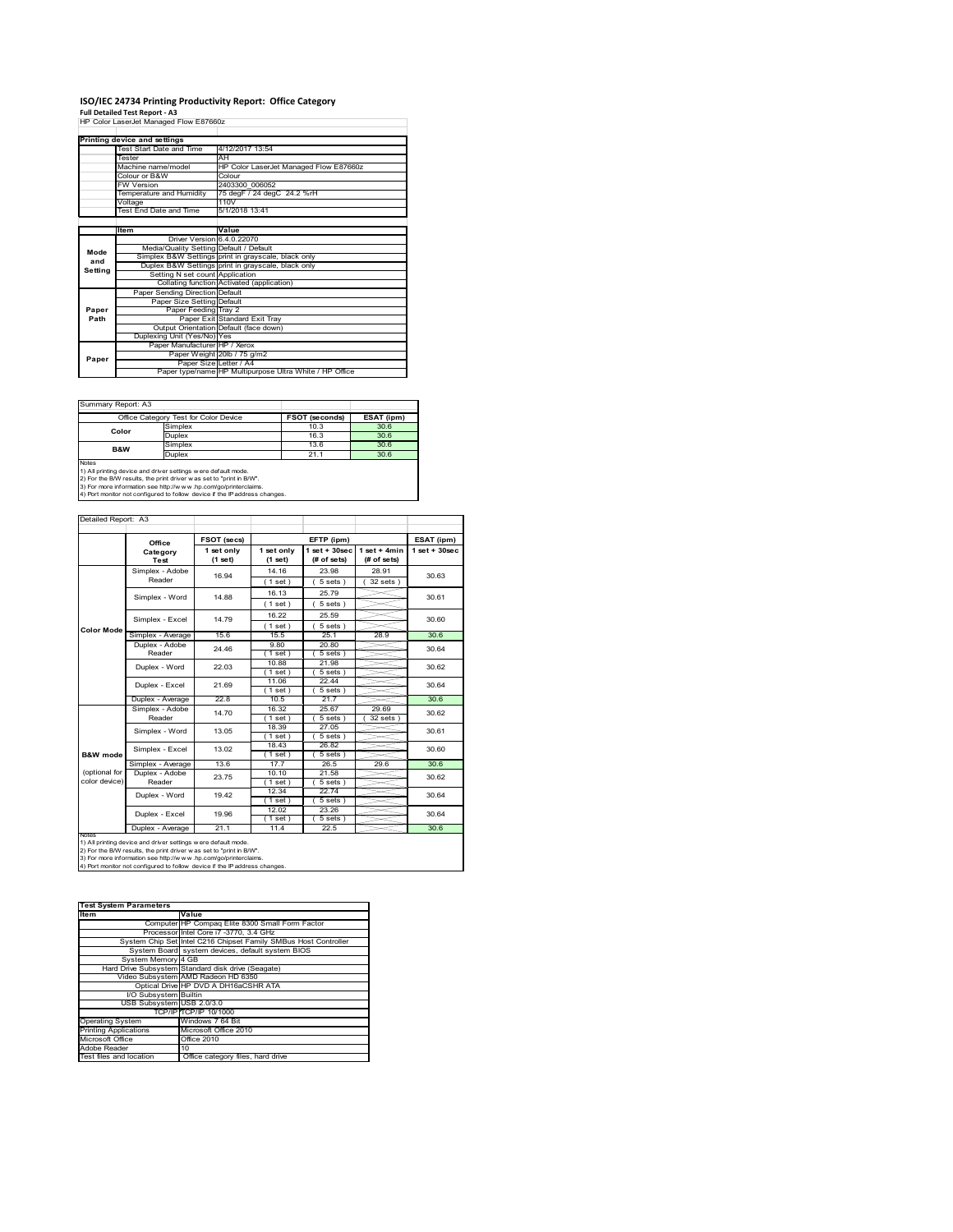# **ISO/IEC 24734 Printing Productivity Report: Office Category Feature Performance Full Report ‐ Office Feature Performance Test** HP Color LaserJet Managed Flow E87660z

|         | Printing device and settings            |                                                         |
|---------|-----------------------------------------|---------------------------------------------------------|
|         | Test Start Date and Time                | 4/12/2017 13:54                                         |
|         | Tester                                  | AH                                                      |
|         | Machine name/model                      | HP Color LaserJet Managed Flow E87660z                  |
|         | Colour or B&W                           | Colour                                                  |
|         | <b>FW Version</b>                       | 2403300 006052                                          |
|         | Temperature and Humidity                | 75 degF / 24 degC 24.2 %rH                              |
|         | Voltage                                 | 110V                                                    |
|         | Test End Date and Time                  | 5/1/2018 13:41                                          |
|         |                                         |                                                         |
|         | Item                                    | Value                                                   |
|         | Driver Version 6.4.0.22070              |                                                         |
| Mode    | Media/Quality Setting Default / Default |                                                         |
| and     |                                         | Simplex B&W Settings print in grayscale, black only     |
| Setting |                                         | Duplex B&W Settings print in grayscale, black only      |
|         | Setting N set count Application         |                                                         |
|         |                                         | Collating function Activated (application)              |
|         | Paper Sending Direction Default         |                                                         |
|         | Paper Size Setting Default              |                                                         |
| Paper   | Paper Feeding Tray 2                    |                                                         |
| Path    |                                         | Paper Exit Standard Exit Tray                           |
|         |                                         | Output Orientation Default (face down)                  |
|         | Duplexing Unit (Yes/No) Yes             |                                                         |
|         | Paper Manufacturer HP / Xerox           |                                                         |
| Paper   |                                         | Paper Weight 20lb / 75 g/m2                             |
|         | Paper Size Letter / A4                  |                                                         |
|         |                                         | Paper type/name HP Multipurpose Ultra White / HP Office |

| <b>ISO Print Productivity Report: Feature Performance Test Summary</b>                                                                                                                                                                                                                            |         |                               |                                      |
|---------------------------------------------------------------------------------------------------------------------------------------------------------------------------------------------------------------------------------------------------------------------------------------------------|---------|-------------------------------|--------------------------------------|
|                                                                                                                                                                                                                                                                                                   |         |                               | <b>Feature Performance Ratio</b>     |
| <b>Printing Modes</b><br>(Feature Adobe Reader - Office test file)                                                                                                                                                                                                                                |         | FSOT (base)<br>FSOT (feature) | <b>ESAT (feature)</b><br>ESAT (base) |
| A5, Landscape Feed, Simplex, Colour                                                                                                                                                                                                                                                               | Simplex | 94%                           | 100%                                 |
| A5, Portrait Feed, Simplex, Colour                                                                                                                                                                                                                                                                | Simplex | 102%                          | 97%                                  |
| A4, 1200 dpi, Simplex, Colour                                                                                                                                                                                                                                                                     | Simplex |                               |                                      |
| Letter, 1200 dpi, Simplex, Colour                                                                                                                                                                                                                                                                 | Simplex | 63%                           | 65%                                  |
| A5, Landscape Feed, Simplex, B/W                                                                                                                                                                                                                                                                  | Simplex | 105%                          | 99%                                  |
| A5, Portrait Feed, Simplex, B/W                                                                                                                                                                                                                                                                   | Simplex | 86%                           | 100%                                 |
| A4, 1200 dpi, Simplex, B/W                                                                                                                                                                                                                                                                        | Simplex |                               |                                      |
| Letter, 1200 dpi, Simplex, B/W                                                                                                                                                                                                                                                                    | Simplex | 69%                           | 66%                                  |
| <b>Notes</b><br>1) All printing device and driver settings were default mode.<br>2) Test conducted with 8-paper Office Feature Performance file.<br>3) For more information see http://www.hp.com/go/printerclaims.<br>4) Port monitor not configured to follow device if the IP address changes. |         |                               |                                      |

| <b>Printing Modes</b>                                                                                                                                                                                                                                                                             |                            | <b>Base Printing Mode</b>  |                      |                                  | <b>Feature Performance</b>              |                                      |
|---------------------------------------------------------------------------------------------------------------------------------------------------------------------------------------------------------------------------------------------------------------------------------------------------|----------------------------|----------------------------|----------------------|----------------------------------|-----------------------------------------|--------------------------------------|
| Feature Adobe Reader - Office<br>test file (8-page)                                                                                                                                                                                                                                               | <b>FSOT</b><br><b>Base</b> | <b>ESAT</b><br><b>Base</b> | 1 set<br>FSOT (secs) | $1$ set $+30$ sec.<br>ESAT (ipm) | FSOT (base)<br><b>FSOT</b><br>(feature) | <b>ESAT (feature)</b><br>ESAT (base) |
| A5, Landscape Feed, Simplex, Colour                                                                                                                                                                                                                                                               | 15.17                      | 60.6                       | 16.19                | 60.6                             | 94%                                     | 100%                                 |
| A5, Portrait Feed, Simplex, Colour                                                                                                                                                                                                                                                                | 15.17                      | 60.6                       | 14.88                | 59.2                             | 102%                                    | 97%                                  |
| A4, 1200 dpi, Simplex, Colour                                                                                                                                                                                                                                                                     | 15.17                      | 60.6                       |                      |                                  |                                         |                                      |
| Letter, 1200 dpi, Simplex, Colour                                                                                                                                                                                                                                                                 | 15.3                       | 60.61                      | 24.39                | 39.9                             | 63%                                     | 65%                                  |
| A5, Landscape Feed, Simplex, B/W                                                                                                                                                                                                                                                                  | 13.29                      | 60.62                      | 12.76                | 60.4                             | 105%                                    | 99%                                  |
| A5, Portrait Feed, Simplex, B/W                                                                                                                                                                                                                                                                   | 13.29                      | 60.62                      | 15.47                | 60.6                             | 86%                                     | 100%                                 |
| A4, 1200 dpi. Simplex, B/W                                                                                                                                                                                                                                                                        | 13.29                      | 60.62                      |                      |                                  |                                         |                                      |
| Letter, 1200 dpi, Simplex, B/W                                                                                                                                                                                                                                                                    | 13.96                      | 60.62                      | 20.3                 | 40.3                             | 69%                                     | 66%                                  |
| <b>Notes</b><br>1) All printing device and driver settings were default mode.<br>2) Test conducted w ith 8-paper Office Feature Performance file<br>3) For more information see http://www.hp.com/go/printerclaims.<br>4) Port monitor not configured to follow device if the IP address changes. |                            |                            |                      |                                  |                                         |                                      |

1tem<br>
2011 - Compare Elite 8300 Small Form Factor<br>
2012 - Processor Intel Core 17 -3770, 3.4 GHz<br>
2015 - System Controller<br>
216 Chips System Board<br>
216 Chips Farmily SMBus Host Controller<br>
216 Chips System Board<br>
216 Chips System Memory 4 GB<br>Hard Drive Subsystem Stand Hard Drive Subsystem Standard disk drive (Seagate) Video Subsystem AMD Radeon HD 6350 Optical Drive HP DVD A DH16aCSHR ATA I/O Subsystem Builtin USB Subsystem USB 2.0/3.0 **I/O** TCP/IP TCP/IP 10/1000 Operating System Windows 7 64 Bit Windows 7 64 Bit<br>Microsoft Office 2010<br>Office 2010 Microsoft Office **Contact Corpus** Office 2010 **Reader**<br>The and k To<br>Office category files, hard drive **Test System Software Test System Parameters**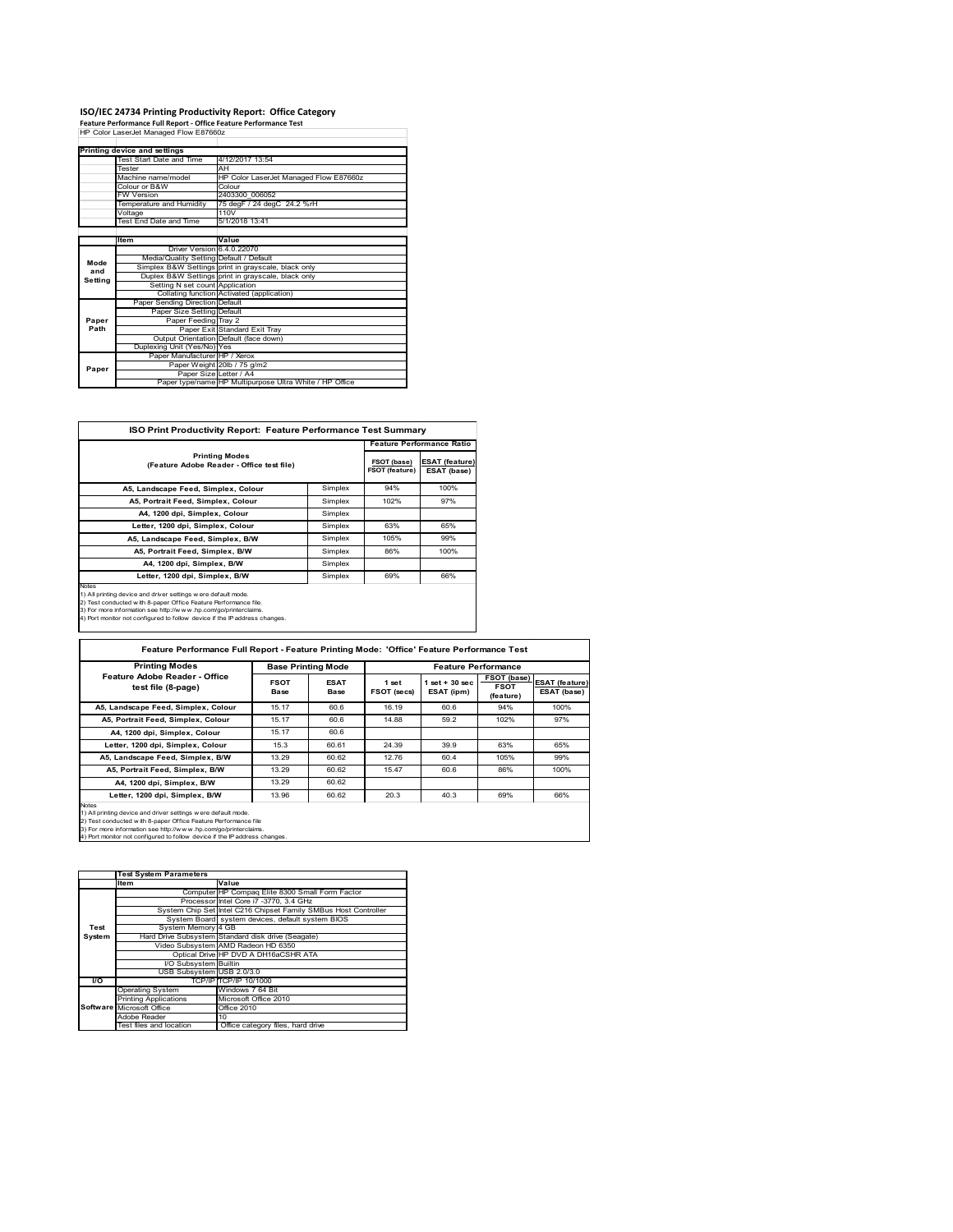### **ISO/IEC 17629 First Print Out Time Report: Office Category Full Detailed Test Report ‐ LETTER** HP Color LaserJet Managed Flow E87660z

| HP CONTLASSIVE Managed Flow E670002 |                                        |
|-------------------------------------|----------------------------------------|
|                                     |                                        |
| Printing device and settings        |                                        |
| Test Start Date and Time            | 4/12/2017 13:54                        |
| Tester                              | AH                                     |
| Machine name/model                  | HP Color LaserJet Managed Flow E87660z |
| Colour or B&W                       | Colour                                 |
| <b>FW Version</b>                   | 2403300 006052                         |
| Configuration (options)             | Default                                |
| Controller                          | unknown                                |
| Printing device page count          | Not Specified                          |

|            | <b>Filliting active hade comit</b>         | <b>HAOL ORGCHIGA</b>           |
|------------|--------------------------------------------|--------------------------------|
|            | Printing supplies page count Not Specified |                                |
|            | Temperature and Humidity                   | 75 degF / 24 degC 24.2 %rH     |
|            | Voltage                                    | 11 <sub>0</sub> V              |
|            | Test End Date and Time                     | 5/1/2018 13:41                 |
|            |                                            |                                |
|            | Item                                       | Value                          |
| Mode       | PDL and driver version                     | 6.4.0.22070                    |
| and        | <b>Print Quality mode</b>                  | default                        |
|            | <b>B&amp;W</b> settings                    | default                        |
| Setting    | Paper feed orientation                     | Short Edge                     |
| Paper      | Paper type setting                         | default                        |
|            | Paper feeding                              | Standard cassette              |
|            | Paper exit                                 | Standard exit trav             |
| Paper Path | Output orientation                         | default (face up or face down) |

**ISO First Page Out Time Summary Report: Office Category**

| Summary Report: Letter |         |                           |
|------------------------|---------|---------------------------|
|                        |         |                           |
|                        |         | FPOT from Ready (seconds) |
| Color                  | Simplex | 7.23                      |
|                        | Duplex  |                           |
| <b>B&amp;W</b>         | Simplex | 5.84                      |
|                        | Duplex  |                           |
| Notes                  |         |                           |

Notes<br>1) All printing device and driver settings were default mode.<br>2) For the BW results, the print driver was set to "print in BW".<br>3) For more information see http://www.hp.com/golprinterclaims.<br>4) Port montor not confi

|                                |                                                                                                                                                                                                                                                                                                                                                                                                             | ISO First Page Out Time Report: Office Category |                                          |                                   |                            |                   |
|--------------------------------|-------------------------------------------------------------------------------------------------------------------------------------------------------------------------------------------------------------------------------------------------------------------------------------------------------------------------------------------------------------------------------------------------------------|-------------------------------------------------|------------------------------------------|-----------------------------------|----------------------------|-------------------|
| <b>Detailed Report: LETTER</b> |                                                                                                                                                                                                                                                                                                                                                                                                             |                                                 |                                          |                                   |                            |                   |
|                                |                                                                                                                                                                                                                                                                                                                                                                                                             | Word<br>(seconds)                               | Excel<br>(seconds)                       | Adobe<br>Reader<br>(seconds)      | Average<br>(seconds)       | <b>Delay Time</b> |
|                                | FPOT from Ready - Simplex                                                                                                                                                                                                                                                                                                                                                                                   | 6.89                                            | 7.07                                     | 7.72                              | 7.23                       | 21 Seconds        |
|                                | FPOT from Ready - Duplex                                                                                                                                                                                                                                                                                                                                                                                    |                                                 |                                          |                                   |                            |                   |
| <b>Color Mode</b>              | FPOT from Sleep - Simplex                                                                                                                                                                                                                                                                                                                                                                                   |                                                 |                                          | 44.61                             |                            | 76 Minutes        |
|                                | Recovery Time                                                                                                                                                                                                                                                                                                                                                                                               |                                                 |                                          | 36.9                              |                            |                   |
|                                | FPOT from Off - Simplex                                                                                                                                                                                                                                                                                                                                                                                     |                                                 |                                          | 186.77                            |                            |                   |
|                                | Warm-up Time                                                                                                                                                                                                                                                                                                                                                                                                |                                                 |                                          | 179.05                            |                            |                   |
|                                | FPOT from Ready - Simplex                                                                                                                                                                                                                                                                                                                                                                                   | 5.59                                            | 5.92                                     | 6.01                              | 5.84                       | 21 Seconds        |
|                                | FPOT from Ready - Duplex                                                                                                                                                                                                                                                                                                                                                                                    |                                                 |                                          |                                   |                            |                   |
| <b>B&amp;W Mode</b>            | FPOT from Sleep - Simplex                                                                                                                                                                                                                                                                                                                                                                                   |                                                 |                                          | 43.12                             |                            | 76 Minutes        |
|                                |                                                                                                                                                                                                                                                                                                                                                                                                             |                                                 |                                          |                                   |                            |                   |
|                                | Recovery Time                                                                                                                                                                                                                                                                                                                                                                                               |                                                 |                                          | 37.1                              |                            |                   |
|                                | FPOT from Off - Simplex                                                                                                                                                                                                                                                                                                                                                                                     |                                                 |                                          | 196.25                            |                            |                   |
| Notes                          | Warm-up Time                                                                                                                                                                                                                                                                                                                                                                                                |                                                 |                                          | 190.24                            |                            |                   |
|                                | 1) All printing device and driver settings w ere default mode.<br>2) For the B/W results, the print driver was set to "print in B/W".<br>3) For more information see http://www.hp.com/go/printerclaims.<br>4) Port monitor not configured to follow device if the IP address changes.<br>5) Page counts w ere collected after completion of the tests.<br>6) Details for FPOT from Sleep are show n below. |                                                 |                                          |                                   |                            |                   |
| <b>HP Data Table</b>           |                                                                                                                                                                                                                                                                                                                                                                                                             |                                                 |                                          |                                   |                            |                   |
| <b>Detailed Report: LETTER</b> |                                                                                                                                                                                                                                                                                                                                                                                                             | <b>FPOT Ava</b><br>(se cs)                      | <b>FPOT</b> (secs)<br><b>Iteration 1</b> | <b>FPOT</b> (secs)<br>Iteration 2 | FPOT (secs)<br>Iteration 3 | Application       |
|                                | FPOT from Sleep                                                                                                                                                                                                                                                                                                                                                                                             | 44.61                                           | 44.40                                    | 44.81                             | N/A                        | Adobe Reader      |
| <b>Color Mode</b>              | FPOT from Sleep (15 minutes)<br>HP/Non ISO Test                                                                                                                                                                                                                                                                                                                                                             | 19.14                                           | 19.20                                    | 19.08                             | N/A                        | Adobe Reader      |
| <b>B&amp;W Mode</b>            | FPOT from Sleep                                                                                                                                                                                                                                                                                                                                                                                             | 43.12                                           | 42.80                                    | 43 44                             | N/A                        | Adobe Reader      |

1) All printing device and driver settings w ere default mode.<br>2) For the B/W results, the print driver w as set to "print in B/W".<br>3 DLP includes detailed iterations as data measurements may vary run to run.

|                                  | <b>Test System Parameters</b> |                                                       |  |  |  |
|----------------------------------|-------------------------------|-------------------------------------------------------|--|--|--|
|                                  | <b>Item</b>                   | Value                                                 |  |  |  |
|                                  | Computer                      | HP Compaq Elite 8300 Small Form Factor                |  |  |  |
|                                  | Processor                     | Intel Core i7 -3770, 3.4 GHz                          |  |  |  |
|                                  | System Chip Set               | Intel C216 Chipset Family SMBus Host Controller       |  |  |  |
|                                  | System Board                  | system devices, default system BIOS                   |  |  |  |
| Test                             | <b>System Memory</b>          | 4 GB                                                  |  |  |  |
| System                           | Hard Drive Subsystem          | Standard disk drive (Seagate)                         |  |  |  |
|                                  | Video Subsystem               | AMD Radeon HD 6350                                    |  |  |  |
|                                  | Optical Drive                 | HP DVD A DH16aCSHR ATA                                |  |  |  |
|                                  | I/O Subsvstem                 | <b>Builtin</b>                                        |  |  |  |
|                                  | <b>USB Subsystem</b>          | USB 2.0/3.0                                           |  |  |  |
| Printing<br>Device<br>Connection | TCP/IP                        | 10/1000                                               |  |  |  |
|                                  | <b>Operating System</b>       | Windows 7 Business/Ultimate, 64 bit, Build 7601, SP 1 |  |  |  |
|                                  |                               | Microsoft Office 2010 SP2                             |  |  |  |
| Software                         | <b>Printing Applications</b>  | Adobe Reader 10.1.4                                   |  |  |  |
|                                  | <b>Print Driver</b>           | 6.4.0.22070                                           |  |  |  |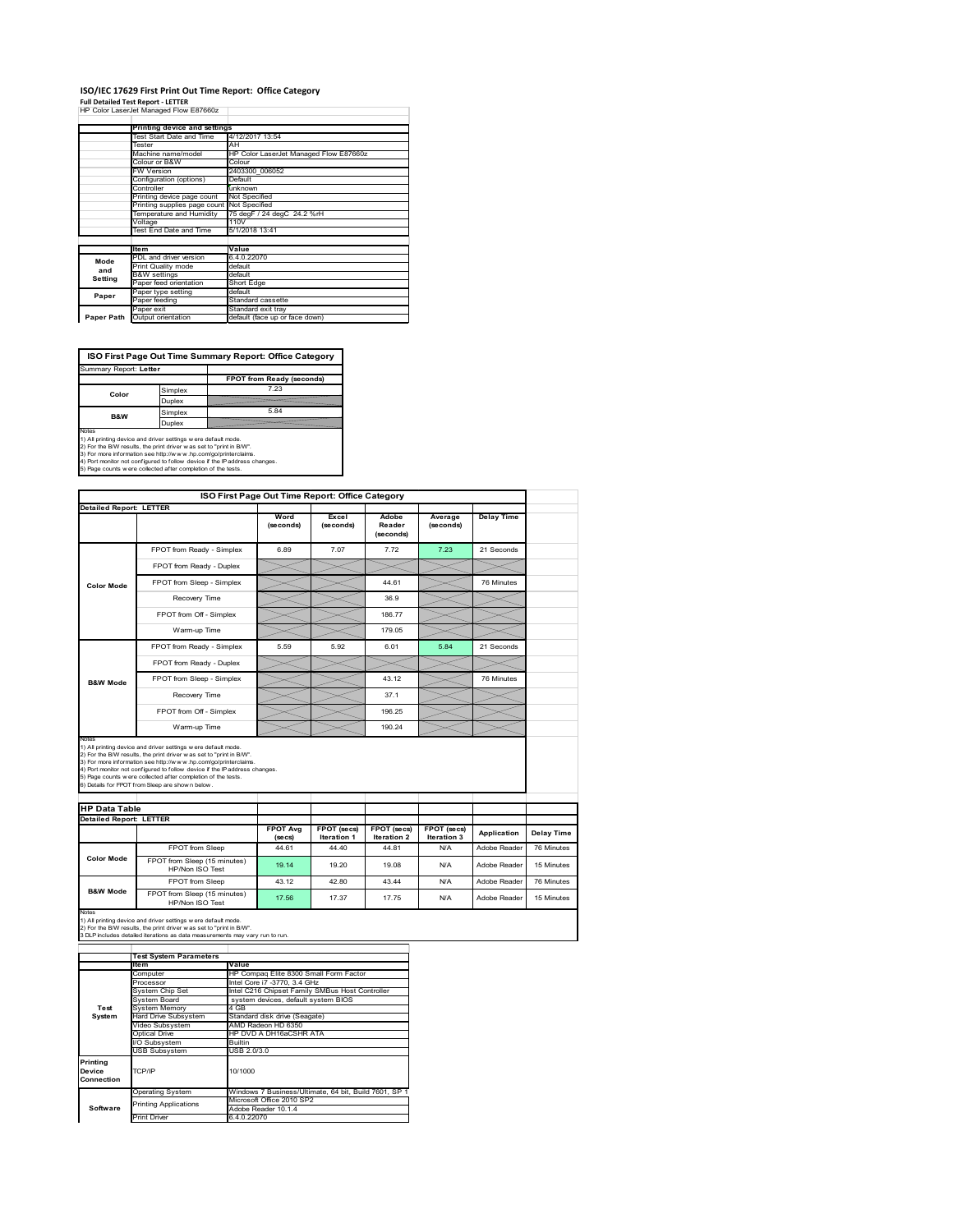# **ISO/IEC 17629 First Print Out Time Report: Office Category**

**Full Detailed Test Report ‐ A4** HP Color LaserJet Managed Flow E87660z

|            | Printing device and settings |                                        |
|------------|------------------------------|----------------------------------------|
|            | Test Start Date and Time     | 4/12/2017 13:54                        |
|            | Tester                       | AH                                     |
|            | Machine name/model           | HP Color LaserJet Managed Flow E87660z |
|            | Colour or B&W                | Colour                                 |
|            | FW Version                   | 2403300 006052                         |
|            | Configuration (options)      | Default                                |
|            | Controller                   | unknown                                |
|            | Printing device page count   | Not Specified                          |
|            | Printing supplies page count | Not Specified                          |
|            | Temperature and Humidity     | 75 degF / 24 degC 24.2 %rH             |
|            | Voltage                      | 110V                                   |
|            | Test End Date and Time       | 5/1/2018 13:41                         |
|            |                              |                                        |
|            | <b>Item</b>                  | Value                                  |
| Mode       | PDL and driver version       | 6.4.0.22070                            |
| and        | Print Quality mode           | default                                |
| Setting    | <b>B&amp;W</b> settings      | default                                |
|            | Paper feed orientation       | Short Edge                             |
| Paper      | Paper type setting           | default                                |
|            | Paper feeding                | Standard cassette                      |
|            | Paper exit                   | Standard exit tray                     |
| Paper Path | Output orientation           | default (face up or face down)         |

**ISO First Page Out Time Summary Report: Office Category**

| Summary Report: A4 |         |                           |
|--------------------|---------|---------------------------|
|                    |         | FPOT from Ready (seconds) |
| Colour             | Simplex | 7.32                      |
|                    | Duplex  |                           |
| <b>B&amp;W</b>     | Simplex | 6.00                      |
|                    | Duplex  |                           |
|                    |         |                           |

Notes<br>1) All printing device and driver settings were default mode.<br>2) For the BAV results, the print driver was set to "print in BAV".<br>3) For more information see http://www.hp.com/golprinterclaims.<br>4) Port monitor not co

| ISO First Page Out Time Report: Office Category             |                                                                                                                                                                                                                                                                                                                                                                                                             |                   |                             |                              |                           |                   |                          |
|-------------------------------------------------------------|-------------------------------------------------------------------------------------------------------------------------------------------------------------------------------------------------------------------------------------------------------------------------------------------------------------------------------------------------------------------------------------------------------------|-------------------|-----------------------------|------------------------------|---------------------------|-------------------|--------------------------|
| Detailed Report: A4                                         |                                                                                                                                                                                                                                                                                                                                                                                                             | Word<br>(seconds) | Excel<br>(seconds)          | Adobe<br>Reader<br>(seconds) | Average<br>(seconds)      | <b>Delay Time</b> |                          |
|                                                             | FPOT from Ready - Simplex                                                                                                                                                                                                                                                                                                                                                                                   | 7.06              | 7.05                        | 784                          | 7.32                      | 21 Seconds        |                          |
|                                                             | FPOT from Ready - Duplex                                                                                                                                                                                                                                                                                                                                                                                    |                   |                             |                              |                           |                   |                          |
| <b>Color Mode</b>                                           | FPOT from Sleep - Simplex                                                                                                                                                                                                                                                                                                                                                                                   |                   |                             | 44.73                        |                           | 76 Minutes        |                          |
|                                                             | Recovery Time                                                                                                                                                                                                                                                                                                                                                                                               |                   |                             | 36.9                         |                           |                   |                          |
|                                                             | FPOT from Off - Simplex                                                                                                                                                                                                                                                                                                                                                                                     |                   |                             | 186.27                       |                           |                   |                          |
|                                                             | Warm-up Time                                                                                                                                                                                                                                                                                                                                                                                                |                   |                             | 178.43                       |                           |                   |                          |
|                                                             | FPOT from Ready - Simplex                                                                                                                                                                                                                                                                                                                                                                                   | 5.70              | 5.98                        | 6.31                         | 6.00                      | 21 Seconds        |                          |
|                                                             | FPOT from Ready - Duplex                                                                                                                                                                                                                                                                                                                                                                                    |                   |                             |                              |                           |                   |                          |
| <b>B&amp;W Mode</b>                                         | FPOT from Sleep - Simplex                                                                                                                                                                                                                                                                                                                                                                                   |                   |                             | 43.87                        |                           | 76 Minutes        |                          |
|                                                             | Recovery Time                                                                                                                                                                                                                                                                                                                                                                                               |                   |                             | 37.6                         |                           |                   |                          |
|                                                             |                                                                                                                                                                                                                                                                                                                                                                                                             |                   |                             |                              |                           |                   |                          |
|                                                             | FPOT from Off - Simplex                                                                                                                                                                                                                                                                                                                                                                                     |                   |                             | 193.23                       |                           |                   |                          |
|                                                             | Warm-up Time                                                                                                                                                                                                                                                                                                                                                                                                |                   |                             | 186.92                       |                           |                   |                          |
| Notes<br><b>HP Data Table</b><br><b>Detailed Report: A4</b> | 1) All printing device and driver settings w ere default mode.<br>2) For the B/W results, the print driver was set to "print in B/W".<br>3) For more information see http://www.hp.com/go/printerclaims.<br>4) Port monitor not configured to follow device if the IP address changes.<br>5) Page counts w ere collected after completion of the tests.<br>6) Details for FPOT from Sleep are show n below. | <b>FPOT Avg</b>   | FPOT (secs)                 | FPOT (secs)                  | FPOT (secs)               | Application       |                          |
|                                                             | FPOT from Sleep                                                                                                                                                                                                                                                                                                                                                                                             | (se cs)<br>44 73  | <b>Iteration 1</b><br>44 49 | <b>Iteration 2</b><br>44.96  | <b>Iteration 3</b><br>N/A | Adobe Reader      | Delay Time<br>76 Minutes |
| <b>Color Mode</b>                                           | FPOT from Sleep (15 minutes)<br>HP/Non ISO Test                                                                                                                                                                                                                                                                                                                                                             | 19.25             | 19.03                       | 19.46                        | N/A                       | Adobe Reader      | 15 Minutes               |
| <b>B&amp;W Mode</b>                                         | FPOT from Sleep                                                                                                                                                                                                                                                                                                                                                                                             | 43.87             | 43.52                       | 44 21                        | N/A                       | Adobe Reader      | 76 Minutes               |

|                    | <b>Test System Parameters</b> |                                                       |  |  |  |
|--------------------|-------------------------------|-------------------------------------------------------|--|--|--|
|                    | lte m                         | Value                                                 |  |  |  |
|                    | Computer                      | HP Compag Elite 8300 Small Form Factor                |  |  |  |
|                    | Processor                     | Intel Core i7 -3770, 3.4 GHz                          |  |  |  |
|                    | System Chip Set               | Intel C216 Chipset Family SMBus Host Controller       |  |  |  |
|                    | System Board                  | system devices, default system BIOS                   |  |  |  |
| Test               | <b>System Memory</b>          | 4 GB                                                  |  |  |  |
| System             | <b>Hard Drive Subsystem</b>   | Standard disk drive (Seagate)                         |  |  |  |
|                    | Video Subsystem               | AMD Radeon HD 6350                                    |  |  |  |
|                    | Optical Drive                 | HP DVD A DH16aCSHR ATA                                |  |  |  |
|                    | I/O Subsystem                 | <b>Builtin</b>                                        |  |  |  |
|                    | <b>USB Subsystem</b>          | USB 2.0/3.0                                           |  |  |  |
| Printing<br>Device | TCP/IP                        | 10/1000                                               |  |  |  |
| Connection         |                               |                                                       |  |  |  |
|                    | <b>Operating System</b>       | Windows 7 Business/Ultimate, 64 bit, Build 7601, SP 1 |  |  |  |
|                    | <b>Printing Applications</b>  | Microsoft Office 2010 SP2                             |  |  |  |
| Software           |                               | Adobe Reader 10.1.4                                   |  |  |  |
|                    | <b>Print Driver</b>           | 6.4.0.22070                                           |  |  |  |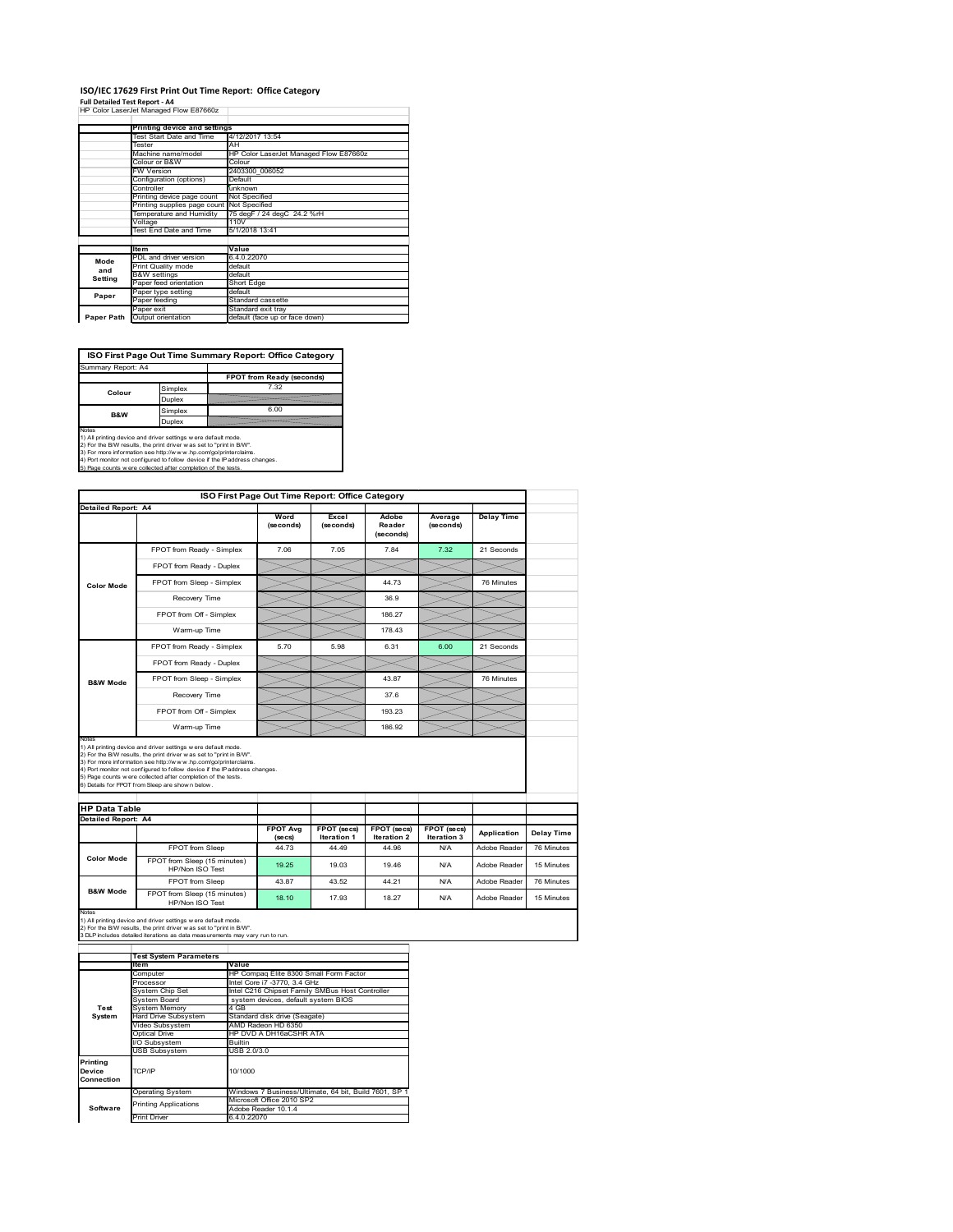### **ISO/IEC 29183 Copy Productivity Report**

#### **Full Detailed Test Report ‐ LETTER**

| HP Color LaserJet Managed Flow E87660z   |                                         |                                                           |  |  |
|------------------------------------------|-----------------------------------------|-----------------------------------------------------------|--|--|
|                                          |                                         |                                                           |  |  |
|                                          | <b>Machine Setup Information</b>        |                                                           |  |  |
| Test Start Date and Time 4/13/2017 15:17 |                                         |                                                           |  |  |
|                                          | <b>Tester</b> AH                        |                                                           |  |  |
|                                          |                                         | Machine name/model HP Color LaserJet Managed Flow E87660z |  |  |
|                                          | Colour or B&W Colour                    |                                                           |  |  |
|                                          |                                         | FW Version 2403300 006052                                 |  |  |
|                                          | Configuration (options) Not Specified   |                                                           |  |  |
|                                          |                                         | Temperature and Humidity 75 degF / 24 degC 24.2 %rH       |  |  |
|                                          | Test End Date and Time: 7/21/2017 13:40 |                                                           |  |  |
|                                          |                                         |                                                           |  |  |
|                                          | Pre-set Item                            | <b>Pre-set Value</b>                                      |  |  |
|                                          | Output Resolution Default               |                                                           |  |  |
|                                          | Output Quality Default                  |                                                           |  |  |
| Mode                                     |                                         | Copying Mode Colour for Colour and B&W for B&W            |  |  |
|                                          | Auto Density Adjustment Default         |                                                           |  |  |
|                                          |                                         | Collating function Set in Control Panel                   |  |  |
| Paper                                    | Paper Sending Direction Default         |                                                           |  |  |
|                                          | Paper Type Setting Default              |                                                           |  |  |
| Paper                                    | Paper Feeding Tray 2                    |                                                           |  |  |
| Path                                     | Paper Exit Default                      |                                                           |  |  |
|                                          |                                         | Face Up Exit Default (face down)                          |  |  |
|                                          | <b>Fixing Capability Default</b>        |                                                           |  |  |
| Temporary                                | Image Quality Stability Default         |                                                           |  |  |
| Stop                                     | Capacity of Paper Default               |                                                           |  |  |
|                                          | Others None                             |                                                           |  |  |
|                                          |                                         |                                                           |  |  |
|                                          | Paper Manufacturer HP / Xerox           |                                                           |  |  |
|                                          |                                         | Paper Weight 20lb / 75 g/m2                               |  |  |
| Paper                                    | Paper Size Letter / A4                  |                                                           |  |  |
|                                          |                                         | Paper type/name HP Multipurpose Ultra White / HP Office   |  |  |

| Summary Report: Letter |              |             |
|------------------------|--------------|-------------|
|                        |              |             |
|                        | <b>sFCOT</b> | sESAT (ipm) |
| Color                  | 6.0          | 60.6        |
| B&W                    |              | 60.6        |
| <b>Noton</b>           |              |             |

Notes<br>First Copy Out and Copy Speed measured using ISO/IEC 29183, excludes first set of test<br>documents. For more information see http://www..hp.com/go/printerclaims. Exact speed varies

depending on the system configuration and document.<br>Only Target A w as used, all test documents have the same Saturated throughput. Reference<br>ISO/IEC29183:2010 Clause 5, Sections 5.3.1 and 5.3.2

| Detailed Report: LETTER |                |              |       |             |                |             |
|-------------------------|----------------|--------------|-------|-------------|----------------|-------------|
|                         | <b>Target</b>  | sFCOT (secs) |       | sEFTP (ipm) |                | sESAT (ipm) |
|                         |                |              | 1copy | 1copy+30sec | 1copy+4minutes |             |
|                         | $\overline{A}$ | 6.03         | 9.96  | 48.66       | 57.21          | 60.62       |
|                         |                |              |       | 32 sets     | 246 sets       |             |
|                         | B              |              |       |             |                |             |
|                         |                |              |       |             |                |             |
| Color                   | C              |              |       |             |                |             |
|                         |                |              |       |             |                |             |
|                         | D              |              |       |             |                |             |
|                         | Average        | 6.0          | 10.0  | 48.7        | 57.2           | 60.6        |
|                         | Α              | 4.71         | 12.74 | 50.39       | 58.97          | 60.61       |
|                         |                |              |       | 32 sets     | 249 sets       |             |
|                         | B              |              |       |             |                |             |
|                         |                |              |       |             |                |             |
| B&W                     | C              |              |       |             |                |             |
|                         |                |              |       |             |                |             |
|                         | D              |              |       |             |                |             |
|                         | Average        | 4.7          | 12.7  | 50.4        | 59.0           | 60.6        |

#### Notes

First Copy Out and Copy Speed measured using ISO/IEC 29183, excludes first set of test documents. For more information see<br>http://w w w.hp.com/go/printerclaims. Exact speed varies depending on the system configuration and 5.3.1 and 5.3.2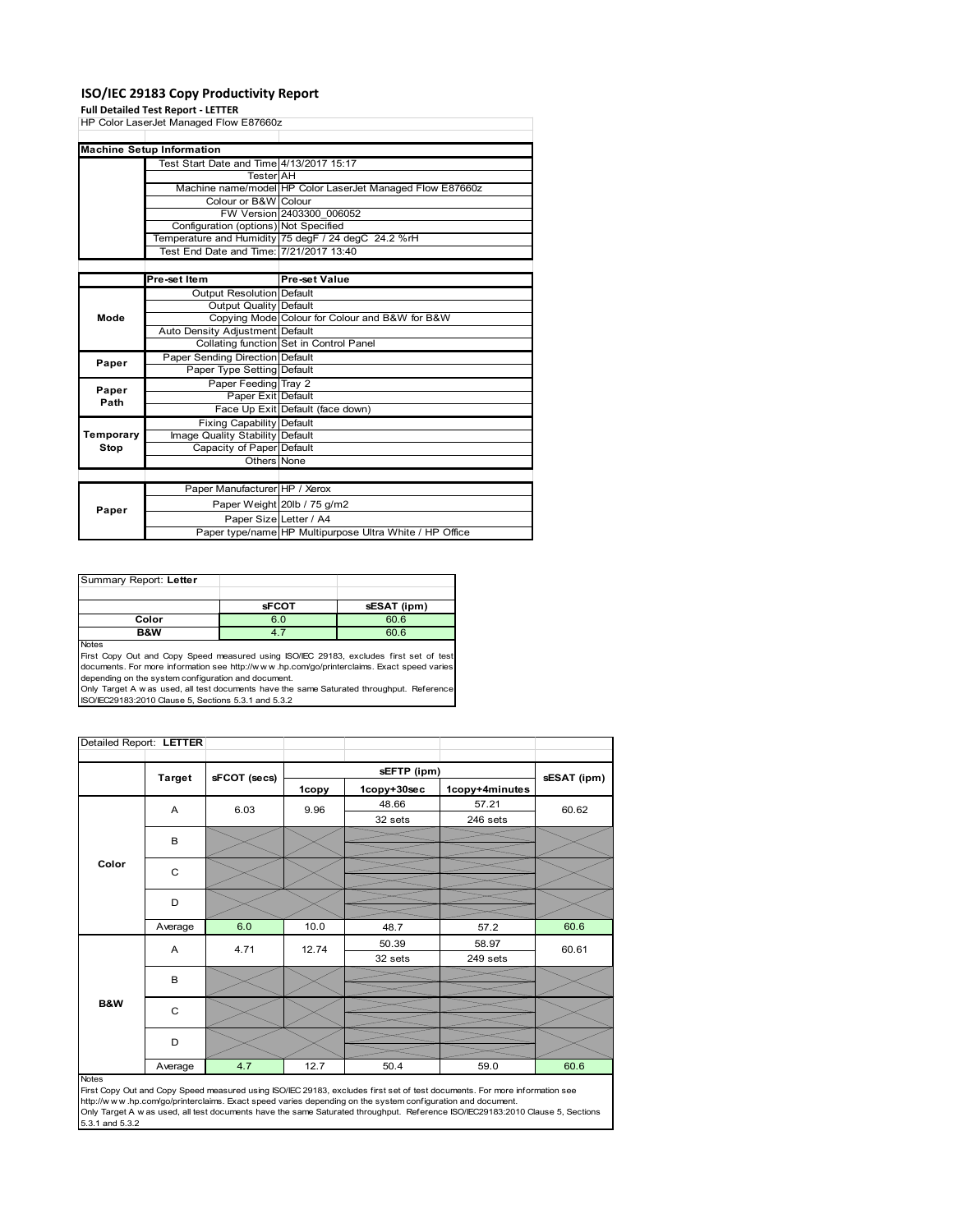### **ISO/IEC 29183 Copy Productivity Report**

#### **Full Detailed Test Report ‐ A4**

| HP Color LaserJet Managed Flow E87660z |                                          |                                                           |  |  |
|----------------------------------------|------------------------------------------|-----------------------------------------------------------|--|--|
|                                        |                                          |                                                           |  |  |
|                                        | <b>Machine Setup Information</b>         |                                                           |  |  |
|                                        | Test Start Date and Time 4/13/2017 15:17 |                                                           |  |  |
|                                        | <b>Tester</b> AH                         |                                                           |  |  |
|                                        |                                          | Machine name/model HP Color LaserJet Managed Flow E87660z |  |  |
|                                        | Colour or B&W Colour                     |                                                           |  |  |
|                                        |                                          | FW Version 2403300 006052                                 |  |  |
|                                        | Configuration (options) Not Specified    |                                                           |  |  |
|                                        |                                          | Temperature and Humidity 75 degF / 24 degC 24.2 %rH       |  |  |
|                                        | Test End Date and Time: 7/21/2017 13:40  |                                                           |  |  |
|                                        |                                          |                                                           |  |  |
|                                        | Pre-set Item                             | <b>Pre-set Value</b>                                      |  |  |
|                                        | <b>Output Resolution Default</b>         |                                                           |  |  |
|                                        | Output Quality Default                   |                                                           |  |  |
| Mode                                   |                                          | Copying Mode Colour for Colour and B&W for B&W            |  |  |
|                                        | Auto Density Adjustment Default          |                                                           |  |  |
|                                        |                                          | Collating function Set in Control Panel                   |  |  |
| Paper                                  | Paper Sending Direction Default          |                                                           |  |  |
|                                        | Paper Type Setting Default               |                                                           |  |  |
| Paper                                  | Paper Feeding Tray 2                     |                                                           |  |  |
| Path                                   | Paper Exit Default                       |                                                           |  |  |
|                                        |                                          | Face Up Exit Default (face down)                          |  |  |
|                                        | <b>Fixing Capability Default</b>         |                                                           |  |  |
| Temporary                              | Image Quality Stability Default          |                                                           |  |  |
| Stop                                   | Capacity of Paper Default                |                                                           |  |  |
|                                        | Others None                              |                                                           |  |  |
|                                        |                                          |                                                           |  |  |
|                                        | Paper Manufacturer HP / Xerox            |                                                           |  |  |
| Paper                                  |                                          | Paper Weight 20lb / 75 g/m2                               |  |  |
|                                        | Paper Size Letter / A4                   |                                                           |  |  |
|                                        |                                          | Paper type/name HP Multipurpose Ultra White / HP Office   |  |  |

| Summary Report: A4 |              |             |
|--------------------|--------------|-------------|
|                    |              |             |
|                    | <b>sFCOT</b> | sESAT (ipm) |
| Colour             | 6.0          | 60.6        |
| B&W                | 4.5          | 60.6        |
| .                  |              |             |

Notes<br>First Copy Out and Copy Speed measured using ISO/IEC 29183, excludes first set of test<br>documents. For more information see http://www.hp.com/go/printerclaims. Exact speed varies<br>depending on the system configuration

| Detailed Report: A4 |               |              |       |             |                |             |
|---------------------|---------------|--------------|-------|-------------|----------------|-------------|
|                     |               |              |       | sEFTP (ipm) |                |             |
|                     | <b>Target</b> | sFCOT (secs) | 1copy | 1copy+30sec | 1copy+4minutes | sESAT (ipm) |
|                     | Α             | 5.99         | 10.20 | 50.17       | 57.68          | 60.61       |
|                     |               |              |       | 32 sets     | 244 sets       |             |
|                     | B             |              |       |             |                |             |
|                     |               |              |       |             |                |             |
| Colour              | $\mathsf{C}$  |              |       |             |                |             |
|                     |               |              |       |             |                |             |
|                     | D             |              |       |             |                |             |
|                     |               |              |       |             |                |             |
|                     | Average       | 6.0          | 10.2  | 50.2        | 57.7           | 60.6        |
|                     | A             | 4.50         | 13.36 | 50.53       | 59.18          | 60.57       |
|                     |               |              |       | 32 sets     | 244 sets       |             |
|                     | B             |              |       |             |                |             |
| <b>B&amp;W</b>      |               |              |       |             |                |             |
|                     | C             |              |       |             |                |             |
|                     |               |              |       |             |                |             |
|                     | D             |              |       |             |                |             |
|                     | Average       | 4.5          | 13.4  | 50.5        | 59.2           | 60.6        |

Average 4.5 13.4 50.5 59.2 60.6<br>
First Copy Out and Copy Speed measured using ISO/IEC 29183, excludes first set of test documents. For more information see<br>
First://www.hp.com/go/printerclaims. Exact speed varies depending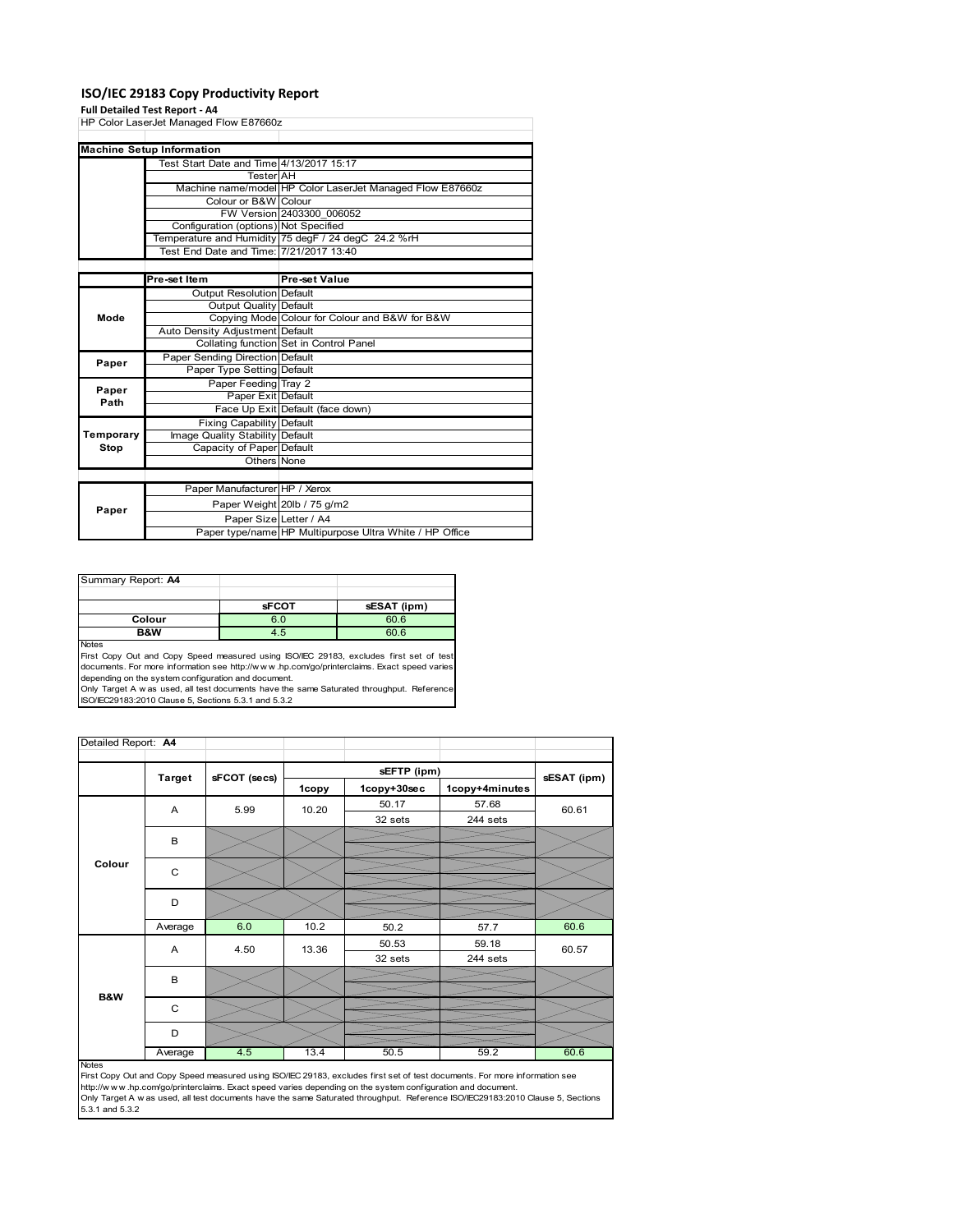## **ISO/IEC 24735 Copy Productivity Report**

Paper Size Letter / A4

**Full Detailed Test Report ‐ LETTER**

| <b>Machine Setup Information</b>         |                                                                 |  |  |  |
|------------------------------------------|-----------------------------------------------------------------|--|--|--|
| Test Start Date and Time 7/25/2017 14:28 |                                                                 |  |  |  |
| TesterlAH                                |                                                                 |  |  |  |
|                                          | Machine name/model HP Color LaserJet Managed Flow E87660z       |  |  |  |
| Colour or B&W Colour                     |                                                                 |  |  |  |
|                                          | FW Version 2403300 006052                                       |  |  |  |
| Configuration (options) Not Specified    |                                                                 |  |  |  |
|                                          | Temperature and Humidity 75 degF / 24 degC 24.2 %rH             |  |  |  |
| Test End Date and Time: 7/26/2017 14:34  |                                                                 |  |  |  |
|                                          |                                                                 |  |  |  |
| Pre-set Item                             | <b>Pre-set Value</b>                                            |  |  |  |
| Output Resolution Default                |                                                                 |  |  |  |
| Output Quality Default                   |                                                                 |  |  |  |
| Copying Mode Default                     |                                                                 |  |  |  |
| Auto Density Adjustment Default          |                                                                 |  |  |  |
|                                          | Collating function Activated (if not activated in default mode) |  |  |  |
| Paper Sending Direction Default          |                                                                 |  |  |  |
| Paper Type Setting Default               |                                                                 |  |  |  |
|                                          | Paper Feeding Standard cassette                                 |  |  |  |
|                                          | Paper Exit Standard exit tray                                   |  |  |  |
| Face Up Exit Default                     |                                                                 |  |  |  |
| Fixing Capability Default                |                                                                 |  |  |  |
| Image Quality Stability Default          |                                                                 |  |  |  |
| Capacity of Paper Default                |                                                                 |  |  |  |
|                                          | Others Default                                                  |  |  |  |
|                                          |                                                                 |  |  |  |
| Paper Manufacturer HP / Xerox            |                                                                 |  |  |  |
|                                          | Paper Weight 20lb / 75 g/m2                                     |  |  |  |

| ISO/IEC 24735 Copy Productivity Report                              |             |             |            |                 |                |                 |  |  |
|---------------------------------------------------------------------|-------------|-------------|------------|-----------------|----------------|-----------------|--|--|
| Detailed Report: LETTER                                             |             |             |            |                 |                |                 |  |  |
|                                                                     | Copying     | FSOT (secs) |            | EFTP (ipm)      |                | ESAT (ipm)      |  |  |
|                                                                     | <b>Mode</b> | 1 set only  | 1 set only | $1$ set + 30sec | 1 set $+$ 4min | $1$ set + 30sec |  |  |
|                                                                     | 1:1         | 13.54       | 17.73      | 48.04           | 57.25          | 60.61           |  |  |
| <b>Color Mode</b>                                                   |             |             | (1 set )   | 9 sets          | 62 sets        |                 |  |  |
|                                                                     | 1:2         | 18.17       | 13.20      | 42.66           |                | 60.70           |  |  |
|                                                                     |             |             | (1 set)    | 9 sets          |                |                 |  |  |
|                                                                     | 2:2         | 18.21       | 13.18      | 42.40           |                | 60.70           |  |  |
|                                                                     |             |             | (1 set)    | 9 sets          |                |                 |  |  |
|                                                                     | 1:1         | 11.58       | 20.75      | 50.39           | 58.15          | 60.58           |  |  |
|                                                                     |             |             |            | 9 sets          | 62 sets        |                 |  |  |
| <b>B&amp;W</b> mode                                                 | 1:2         | 16.82       | 14.26      | 44.10           |                | 60.70           |  |  |
|                                                                     |             |             |            | 9 sets          |                |                 |  |  |
|                                                                     | 2:2         | 16.46       | 14.58      | 43.00           |                | 60.70           |  |  |
|                                                                     |             |             |            | 9 sets          |                |                 |  |  |
| <b>Notes</b><br>Reports located: http://www.hp.com/go/printerclaims |             |             |            |                 |                |                 |  |  |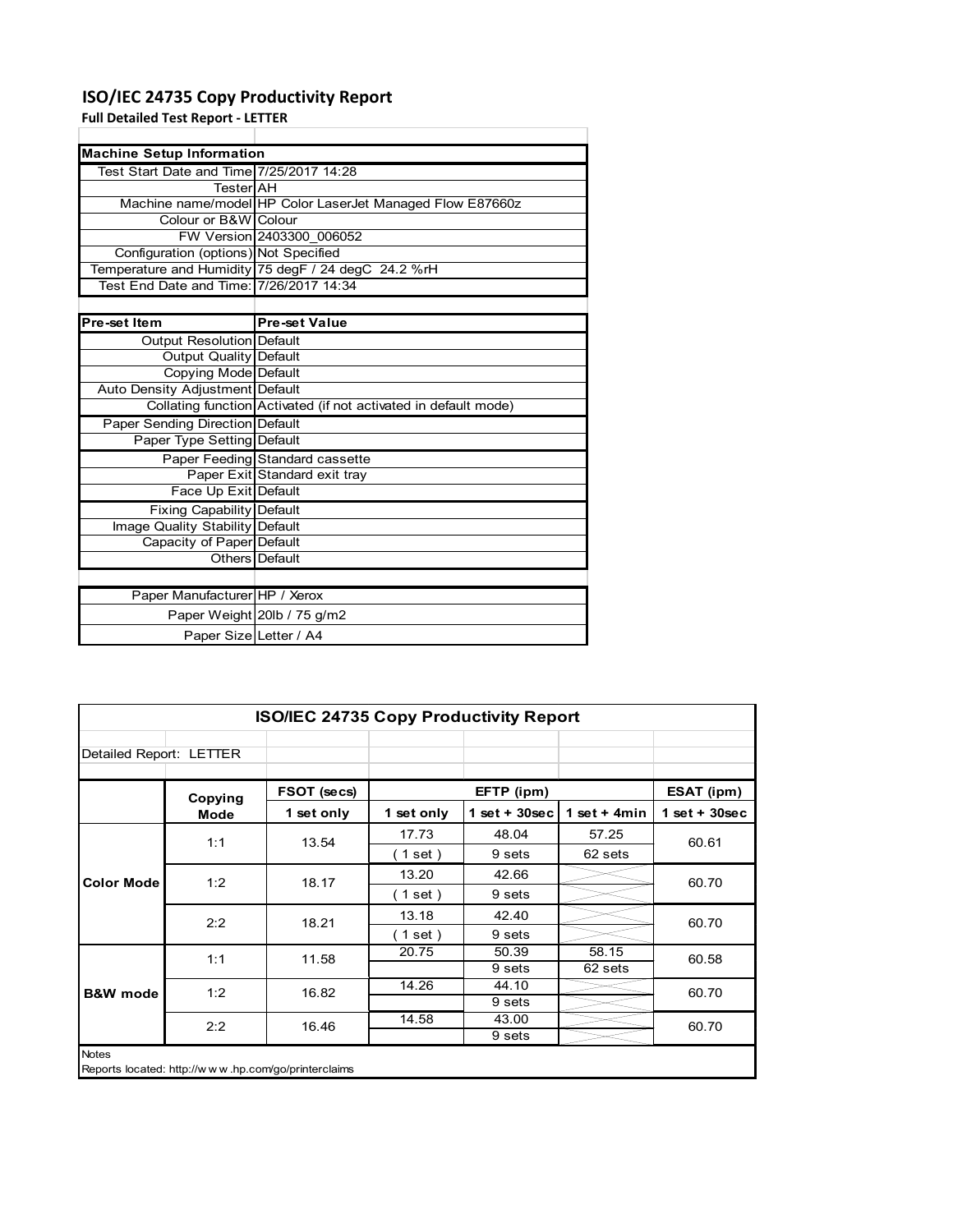# **ISO/IEC 24735 Copy Productivity Report**

**Full Detailed Test Report ‐ A4**

| <b>Machine Setup Information</b>         |                                                                 |
|------------------------------------------|-----------------------------------------------------------------|
| Test Start Date and Time 7/25/2017 14:28 |                                                                 |
| TesterlAH                                |                                                                 |
|                                          | Machine name/model HP Color LaserJet Managed Flow E87660z       |
| Colour or B&W Colour                     |                                                                 |
|                                          | FW Version 2403300 006052                                       |
| Configuration (options) Not Specified    |                                                                 |
|                                          | Temperature and Humidity 75 degF / 24 degC 24.2 %rH             |
| Test End Date and Time: 7/26/2017 14:34  |                                                                 |
|                                          |                                                                 |
| Pre-set Item                             | <b>Pre-set Value</b>                                            |
| Output Resolution Default                |                                                                 |
| <b>Output Quality Default</b>            |                                                                 |
| Copying Mode Default                     |                                                                 |
| Auto Density Adjustment Default          |                                                                 |
|                                          | Collating function Activated (if not activated in default mode) |
| <b>Paper Sending Direction Default</b>   |                                                                 |
| Paper Type Setting Default               |                                                                 |
|                                          | Paper Feeding Standard cassette                                 |
|                                          | Paper Exit Standard exit tray                                   |
| Face Up Exit Default                     |                                                                 |
| <b>Fixing Capability Default</b>         |                                                                 |
| Image Quality Stability Default          |                                                                 |
| Capacity of Paper Default                |                                                                 |
|                                          | Others Default                                                  |
|                                          |                                                                 |
| Paper Manufacturer HP / Xerox            |                                                                 |
|                                          | Paper Weight 20lb / 75 g/m2                                     |
| Paper Size Letter / A4                   |                                                                 |

| <b>ISO/IEC 24735 Copy Productivity Report</b>                       |             |             |            |                 |                 |                 |  |
|---------------------------------------------------------------------|-------------|-------------|------------|-----------------|-----------------|-----------------|--|
| Detailed Report: A4                                                 |             |             |            |                 |                 |                 |  |
|                                                                     | Copying     | FSOT (secs) |            | EFTP (ipm)      |                 | ESAT (ipm)      |  |
|                                                                     | <b>Mode</b> | 1 set only  | 1 set only | $1$ set + 30sec | 1 set + 4 $min$ | $1$ set + 30sec |  |
|                                                                     | 1:1         | 12.79       | 18.77      | 47.40           | 56.46           | 60.61           |  |
| Colour                                                              |             |             | (1 set)    | 9 sets          | 62 sets         |                 |  |
|                                                                     | 1:2         | 17.41       | 13.78      | 43.32           |                 | 60.70           |  |
| <b>Mode</b>                                                         |             |             | (1 set)    | 9 sets          |                 |                 |  |
|                                                                     | 2:2         | 18.12       | 13.22      | 41.34           |                 | 60.70           |  |
|                                                                     |             |             | (1 set)    | 9 sets          |                 |                 |  |
|                                                                     | 1:1         | 10.51       | 22.85      | 50.17           | 58.74           | 60.62           |  |
|                                                                     |             |             |            | 9 sets          | 62 sets         |                 |  |
| <b>B&amp;W</b> mode                                                 | 1:2         | 16.79       | 14.28      | 44.96           |                 | 60.70           |  |
|                                                                     |             |             |            | 9 sets          |                 |                 |  |
|                                                                     | 2:2         | 16.32       | 14.70      | 44.88           |                 | 60.68           |  |
|                                                                     |             |             |            | 9 sets          |                 |                 |  |
| <b>Notes</b><br>Reports located: http://www.hp.com/go/printerclaims |             |             |            |                 |                 |                 |  |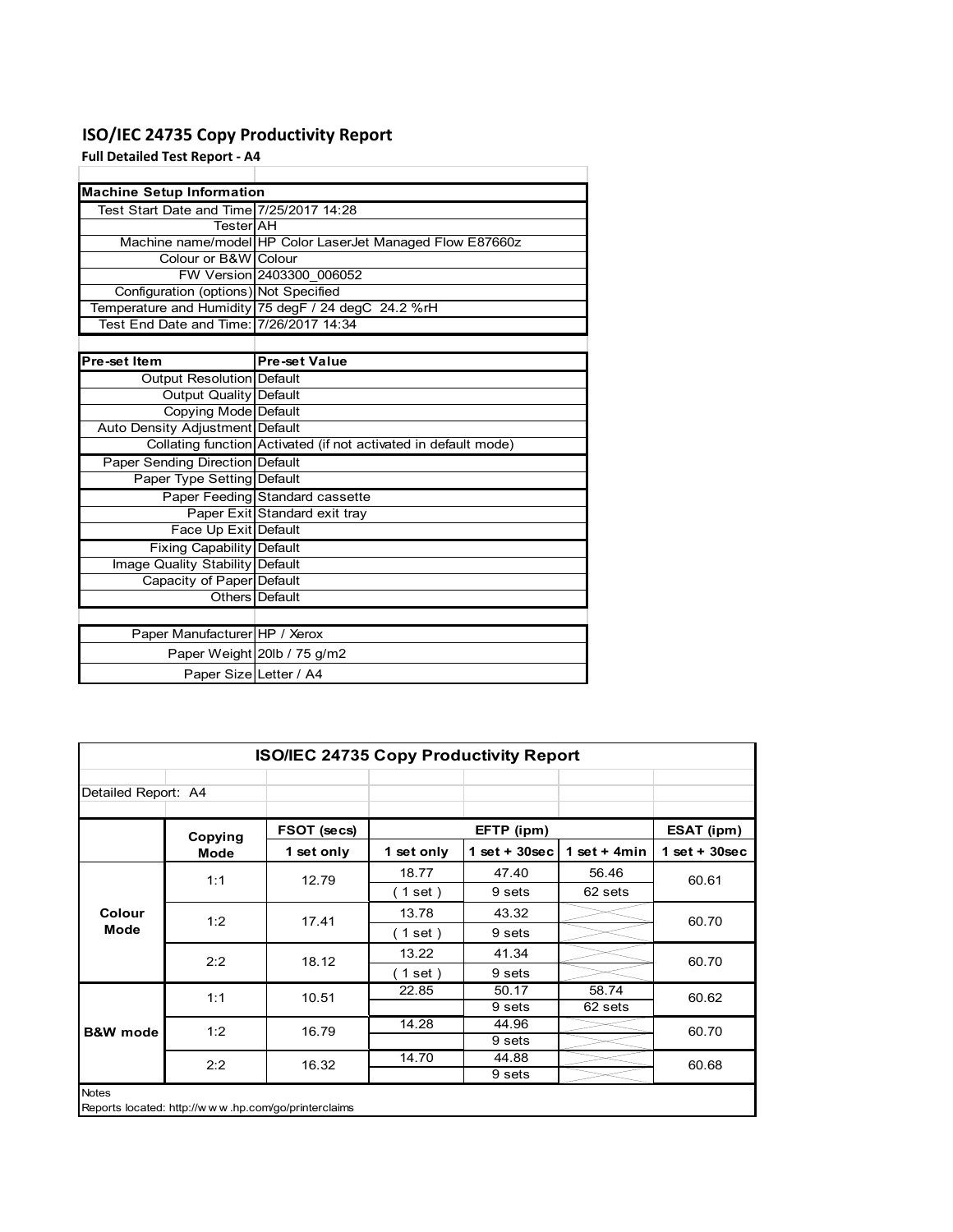# **ISO/IEC 17991 Scanning Productivity Report Full Detailed Test Report ‐ LETTER Machine Setup Information**

|            | <b>Machine Setup Information</b> |                                          |  |  |  |
|------------|----------------------------------|------------------------------------------|--|--|--|
|            | Test Start Date and Time         | 7/26/2017 14:47                          |  |  |  |
|            | Tester                           | AH                                       |  |  |  |
|            | Machine name/model               | HP Color LaserJet Managed Flow E87660z   |  |  |  |
|            | Colour or B&W                    | Colour                                   |  |  |  |
|            | Configuration (options)          | Default                                  |  |  |  |
|            | Temperature and Humidity         | 75 degF / 24 degC 24.2 %rH               |  |  |  |
|            | Voltage                          | 110V                                     |  |  |  |
|            | Test End Date and Time           | 7/27/2017 18:38                          |  |  |  |
|            |                                  |                                          |  |  |  |
|            | Preset Item                      | <b>Preset Value</b>                      |  |  |  |
|            | Scanning resolution              | default (200 dpi)                        |  |  |  |
|            | Colour or grey scale/B&W         | default (colour)                         |  |  |  |
| Mode       | Duplex / simplex                 | default (simplex)                        |  |  |  |
| and        | Original page size               | default (A4)                             |  |  |  |
|            | Paper feed orientation           | default (long edge)                      |  |  |  |
| Setting    | Scan destination                 | default (shared network)                 |  |  |  |
|            | Storing File Type                | default (PDF-multi)                      |  |  |  |
|            | Auto scan quality adjustment     | default (factory preset default setting) |  |  |  |
| <b>ADF</b> | Paper feed direction             | default (long edge)                      |  |  |  |
|            | Output orientation               | default                                  |  |  |  |
| Paper-path | Scanning unit                    | default (duplex ADF)                     |  |  |  |

|                               |                |                      |              | ISO/IEC 17991 - Scan Summary Report: ADF Productivity Measurement |  |  |  |
|-------------------------------|----------------|----------------------|--------------|-------------------------------------------------------------------|--|--|--|
| <b>Summary Report: Letter</b> |                |                      |              |                                                                   |  |  |  |
|                               |                | <b>Scanning Mode</b> |              | <b>Measurement result</b>                                         |  |  |  |
|                               | File format    | Resolution           | Scanning     | scESAT 30secA                                                     |  |  |  |
|                               | version        |                      | side         | (ipm)                                                             |  |  |  |
| Colour                        | <b>PDF 1.4</b> | 200                  | single sided | 125.70                                                            |  |  |  |
|                               |                |                      | double sided | 249.22                                                            |  |  |  |
| <b>B&amp;W</b>                | <b>PDF 1.4</b> | 200                  | single sided | 125.48                                                            |  |  |  |
|                               |                |                      | double sided | 248.97                                                            |  |  |  |
| <b>Notes</b>                  |                |                      |              |                                                                   |  |  |  |

Notes 1) For more information see http://w w w .hp.com/go/printerclaims. 2) For the B/W results, the device scan setting is set to "Scan in B/W".

**ISO/IEC 17991 - Scan Summary Report: Network Folder Productivity Measurement**

| <b>Summary Report: Letter</b> |                      |            |              |                           |                  |               |  |
|-------------------------------|----------------------|------------|--------------|---------------------------|------------------|---------------|--|
|                               | <b>Scanning Mode</b> |            |              | <b>Measurement result</b> |                  |               |  |
|                               | File format          | Resolution | Scanning     | scEETP 30secE             | File size 30secF | Number of     |  |
|                               | version              |            | side         | (ipm)                     | (Mbyte)          | Sets (30secF) |  |
| Colour                        | <b>PDF 1.4</b>       | 200        | single sided | 65.58                     | 7.74             | 18.00         |  |
|                               |                      |            | double sided | 60.51                     | 17.11            | 33.00         |  |
| <b>B&amp;W</b>                | <b>PDF 1.4</b>       | 200        | single sided | 92.72                     | 3.09             | 17.00         |  |
|                               |                      |            | double sided | 89.24                     | 6.39             | 34.00         |  |
| <b>Notes</b>                  |                      |            |              |                           |                  |               |  |

┓

Notes 1) For more information see http://w w w .hp.com/go/printerclaims. 2) For the B/W results, the device scan setting is set to "Scan in B/W".

| ISO/IEC 17991 - Scan Full Report: ADF Productivity Measurement |                        |            |                  |                       |                           |                        |  |  |
|----------------------------------------------------------------|------------------------|------------|------------------|-----------------------|---------------------------|------------------------|--|--|
| <b>Summary Report: Letter</b>                                  |                        |            |                  |                       |                           |                        |  |  |
|                                                                | <b>Scanning Mode</b>   |            |                  |                       | <b>Measurement result</b> |                        |  |  |
|                                                                | File format<br>version | Resolution | Scanning<br>side | scFFTP 1setA<br>(ipm) | scEFTP 30secA<br>(ipm)    | scESAT 30secA<br>(ipm) |  |  |
|                                                                | <b>PDF 1.4</b>         | 200        | single sided     | 39.54                 | 111.35                    | 125.7                  |  |  |
| Colour                                                         |                        |            | double sided     | 48.33                 | 221.01                    | 249.22                 |  |  |
| <b>B&amp;W</b>                                                 | <b>PDF 1.4</b>         |            | single sided     | 41.55                 | 111.67                    | 125.48                 |  |  |
|                                                                |                        | 200        | double sided     | 47.24                 | 221.45                    | 248.97                 |  |  |
| <b>Notes</b>                                                   |                        |            |                  |                       |                           |                        |  |  |

Notes 1) For more information see http://w w w .hp.com/go/printerclaims. 2) For the B/W results, the device scan setting is set to "Scan in B/W".

| ISO/IEC 17991 - Scan Full Report: Network Folder Productivity Measurement |                        |                      |                  |                           |                        |                             |                               |  |
|---------------------------------------------------------------------------|------------------------|----------------------|------------------|---------------------------|------------------------|-----------------------------|-------------------------------|--|
| <b>Summary Report: Letter</b>                                             |                        |                      |                  |                           |                        |                             |                               |  |
|                                                                           |                        | <b>Scanning Mode</b> |                  | <b>Measurement result</b> |                        |                             |                               |  |
|                                                                           | File format<br>version | Resolution           | Scanning<br>side | scFFTP 1setF<br>(ipm)     | scEFTP 30secF<br>(ipm) | File size 30secF<br>(Mbyte) | Number of<br>Sets<br>(30secF) |  |
| Colour                                                                    | <b>PDF 1.4</b>         | 200                  | single sided     | 24.00                     | 65.58                  | 7.74                        | 18                            |  |
|                                                                           |                        |                      | double sided     | 24.00                     | 60.51                  | 17.11                       | 33                            |  |
| <b>B&amp;W</b>                                                            | <b>PDF 1.4</b>         | 200                  | single sided     | 28.33                     | 92.72                  | 3.09                        | 17                            |  |
|                                                                           |                        |                      | double sided     | 24.00                     | 89.24                  | 6.39                        | 34                            |  |
| <b>Notes</b>                                                              |                        |                      |                  |                           |                        |                             |                               |  |

|            | <b>Test System Parameters</b> |                                                       |  |  |
|------------|-------------------------------|-------------------------------------------------------|--|--|
|            | Item                          | Value                                                 |  |  |
|            | Computer name                 | HP Compaq Elite 8300 Small Form Factor                |  |  |
|            | Processor                     | Intel Core i7 -3770, 3.4 GHz                          |  |  |
|            | System Chip Set               | Intel C216 Chipset Family SMBus Host Controller       |  |  |
|            | <b>System Board</b>           | System devices, default system BIOS                   |  |  |
|            | <b>System Memory</b>          | 4 GB                                                  |  |  |
| System     | Hard Drive Subsystem          | Standard disk drive (Seagate)                         |  |  |
|            | Video Subsystem               | AMD Radeon HD 6350                                    |  |  |
|            | Optical Drive                 | HP DVD A DH16aCSHR ATA                                |  |  |
|            | I/O Subsystem                 | <b>Builtin</b>                                        |  |  |
|            | <b>USB Subsystem</b>          | USB 2.0/3.0                                           |  |  |
|            | Operating System              | Windows 7 Business/Ultimate, 64 bit, Build 7601, SP 1 |  |  |
|            | I ocation of network folder   | PC                                                    |  |  |
|            | Internet Protocol             | IP <sub>v4</sub>                                      |  |  |
| Scanning   | <b>Transfer Protocol</b>      | <b>SMB</b>                                            |  |  |
| Device     | Hub                           | Trendnet Router and Gbit Switch                       |  |  |
| Connection | Network Speed                 | TCP 10/1000 Mbit Ethernet                             |  |  |
|            | <b>Connetion Cable</b>        | Cat6 Straight cable                                   |  |  |
|            | Wireless router               | No use                                                |  |  |
|            | Others                        | No use                                                |  |  |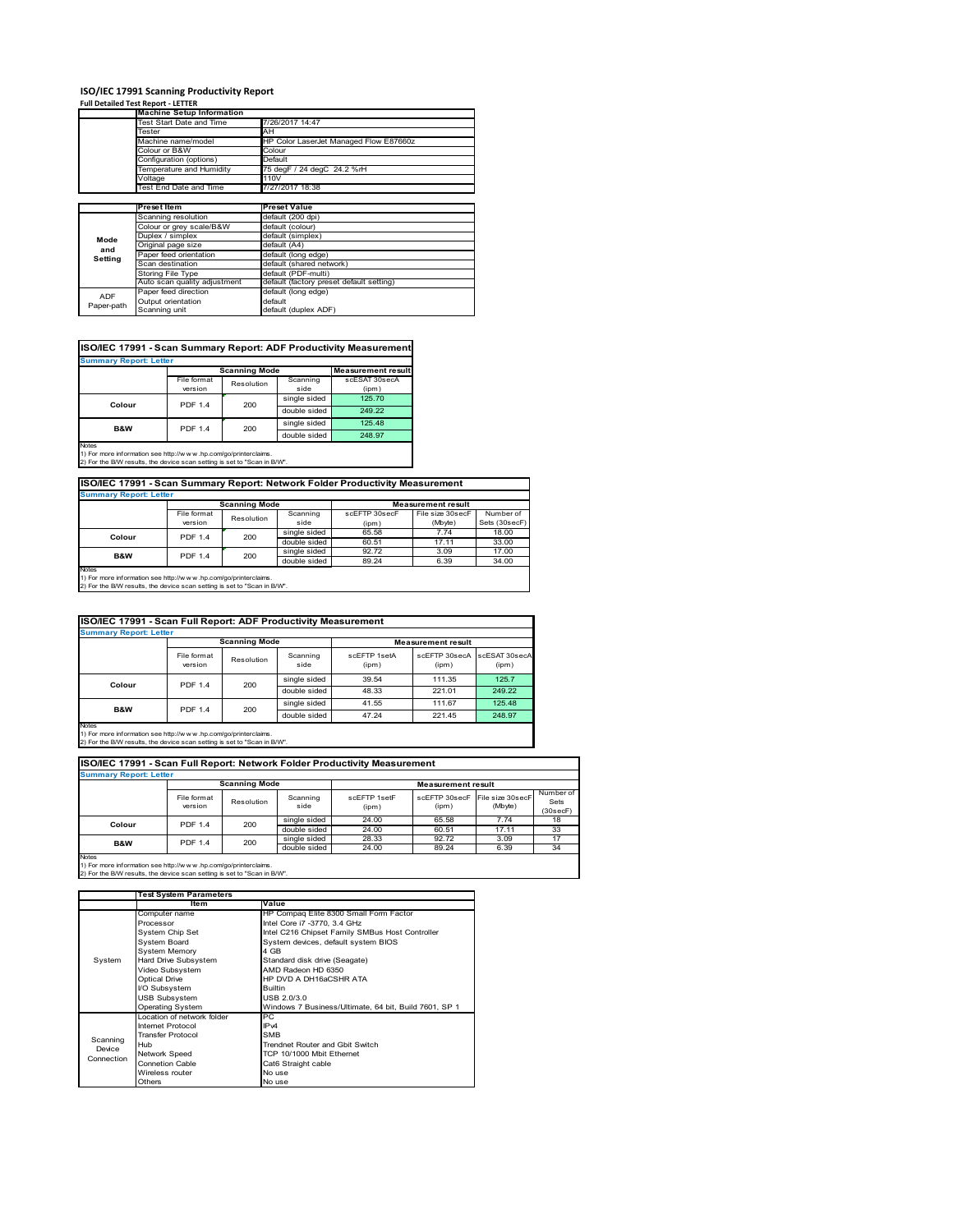#### **ISO/IEC 17991 Scanning Productivity Report Full Detailed Test Report ‐ A4**

| $1.911$ Decented Test Report - $7.7$ |                                  |                                          |  |  |
|--------------------------------------|----------------------------------|------------------------------------------|--|--|
|                                      | <b>Machine Setup Information</b> |                                          |  |  |
|                                      | <b>Test Start Date and Time</b>  | 7/26/2017 14:47                          |  |  |
|                                      | Tester                           | AH                                       |  |  |
|                                      | Machine name/model               | HP Color LaserJet Managed Flow E87660z   |  |  |
|                                      | Colour or B&W                    | Colour                                   |  |  |
|                                      | Configuration (options)          | Default                                  |  |  |
|                                      | Temperature and Humidity         | 75 degF / 24 degC 24.2 %rH               |  |  |
|                                      | Voltage                          | 110V                                     |  |  |
|                                      | Test End Date and Time           | 7/27/2017 18:38                          |  |  |
|                                      |                                  |                                          |  |  |
|                                      | <b>Preset Item</b>               | <b>Preset Value</b>                      |  |  |
|                                      | Scanning resolution              | default (200 dpi)                        |  |  |
|                                      | Colour or grey scale/B&W         | default (colour)                         |  |  |
| Mode                                 | Duplex / simplex                 | default (simplex)                        |  |  |
| and                                  | Original page size               | default (A4)                             |  |  |
| Setting                              | Paper feed orientation           | default (long edge)                      |  |  |
|                                      | Scan destination                 | default (shared network)                 |  |  |
|                                      | Storing File Type                | default (PDF-multi)                      |  |  |
|                                      | Auto scan quality adjustment     | default (factory preset default setting) |  |  |
| ADF                                  | Paper feed direction             | default (long edge)                      |  |  |
| Paper-path                           | Output orientation               | default                                  |  |  |
|                                      | Scanning unit                    | default (duplex ADF)                     |  |  |

### **ISO/IEC 17991 - Scan Summary Report: ADF Productivity Measurement**

| <b>Summary Report: A4</b> |                        |                      |                  |                           |  |  |  |
|---------------------------|------------------------|----------------------|------------------|---------------------------|--|--|--|
|                           |                        | <b>Scanning Mode</b> |                  | <b>Measurement result</b> |  |  |  |
|                           | File format<br>version | Resolution           | Scanning<br>side | scESAT 30secA<br>(ipm)    |  |  |  |
|                           | <b>PDF 1.4</b>         | 200                  | single sided     | 132.29                    |  |  |  |
| Colour                    |                        |                      | double sided     | 265.14                    |  |  |  |
| <b>B&amp;W</b>            | <b>PDF 1.4</b>         | 200                  | single sided     | 132.22                    |  |  |  |
|                           |                        |                      | double sided     | 265.69                    |  |  |  |
| <b>Notes</b>              |                        |                      |                  |                           |  |  |  |

1) For more information see http://w w w .hp.com/go/printerclaims. 2) For the B/W results, the device scan setting is set to "Scan in B/W".

## **ISO/IEC 17991 - Scan Summary Report: Network Folder Productivity Measurement Summary Report: A4**

| <b>BUILDING REDOLL AS</b> |                      |            |              |                           |                  |               |  |
|---------------------------|----------------------|------------|--------------|---------------------------|------------------|---------------|--|
|                           | <b>Scanning Mode</b> |            |              | <b>Measurement result</b> |                  |               |  |
|                           | File format          | Resolution | Scanning     | scEFTP 30secF             | File size 30secF | Number of     |  |
|                           | version              |            | side         | (ipm)                     | (Mbyte)          | Sets (30secF) |  |
| Colour                    | <b>PDF 1.4</b>       | 200        | single sided | 48.05                     | 9.35             | 18.00         |  |
|                           |                      |            | double sided | 64.76                     | 18.05            | 36.00         |  |
| B&W                       | <b>PDF 1.4</b>       | 200        | single sided | 73.55                     | 3.42             | 18.00         |  |
|                           |                      |            | double sided | 109.52                    | 6.58             | 36.00         |  |
| <b>Notes</b>              |                      |            |              |                           |                  |               |  |

Notes 1) For more information see http://w w w .hp.com/go/printerclaims. 2) For the B/W results, the device scan setting is set to "Scan in B/W".

| ISO/IEC 17991 - Scan Full Report: ADF Productivity Measurement |                        |                      |                  |                       |                           |                        |  |  |
|----------------------------------------------------------------|------------------------|----------------------|------------------|-----------------------|---------------------------|------------------------|--|--|
| <b>Summary Report: A4</b>                                      |                        |                      |                  |                       |                           |                        |  |  |
|                                                                |                        | <b>Scanning Mode</b> |                  |                       | <b>Measurement result</b> |                        |  |  |
|                                                                | File format<br>version | Resolution           | Scanning<br>side | scFFTP 1setA<br>(ipm) | scEFTP 30secA<br>(ipm)    | scESAT 30secA<br>(ipm) |  |  |
| Colour                                                         | <b>PDF 1.4</b><br>200  |                      | single sided     | 41.53                 | 117.09                    | 132.29                 |  |  |
|                                                                |                        | double sided         | 44.48            | 230.65                | 265.14                    |                        |  |  |
| <b>B&amp;W</b>                                                 | <b>PDF 1.4</b>         | 200                  | single sided     | 39.43                 | 116.88                    | 132.22                 |  |  |
|                                                                |                        |                      | double sided     | 46.16                 | 232.58                    | 265.69                 |  |  |
| <b>Notes</b>                                                   |                        |                      |                  |                       |                           |                        |  |  |

Notes 1) For more information see http://w w w .hp.com/go/printerclaims. 2) For the B/W results, the device scan setting is set to "Scan in B/W".

| ISO/IEC 17991 - Scan Full Report: Network Folder Productivity Measurement |                        |                      |                  |                       |                                         |         |                               |
|---------------------------------------------------------------------------|------------------------|----------------------|------------------|-----------------------|-----------------------------------------|---------|-------------------------------|
| <b>Summary Report: A4</b>                                                 |                        |                      |                  |                       |                                         |         |                               |
|                                                                           |                        | <b>Scanning Mode</b> |                  |                       | <b>Measurement result</b>               |         |                               |
|                                                                           | File format<br>version | Resolution           | Scanning<br>side | scFFTP 1setF<br>(ipm) | scEFTP 30secF File size 30secF<br>(ipm) | (Mbyte) | Number of<br>Sets<br>(30secF) |
| Colour                                                                    | <b>PDF 1.4</b>         | 200                  | single sided     | 24.00                 | 48.05                                   | 9.35    | 18                            |
|                                                                           |                        |                      | double sided     | 22.90                 | 64.76                                   | 18.05   | 36                            |
| <b>B&amp;W</b>                                                            | <b>PDF 1.4</b>         | 200                  | single sided     | 28.33                 | 73.55                                   | 3.42    | 18                            |
|                                                                           |                        |                      | double sided     | 24.23                 | 109.52                                  | 6.58    | 36                            |
| <b>Notes</b>                                                              |                        |                      |                  |                       |                                         |         |                               |

|            | <b>Test System Parameters</b> |                                                       |  |  |
|------------|-------------------------------|-------------------------------------------------------|--|--|
|            | ltem                          | Value                                                 |  |  |
|            | Computer name                 | HP Compaq Elite 8300 Small Form Factor                |  |  |
|            | Processor                     | Intel Core i7 -3770, 3.4 GHz                          |  |  |
|            | System Chip Set               | Intel C216 Chipset Family SMBus Host Controller       |  |  |
|            | System Board                  | System devices, default system BIOS                   |  |  |
|            | <b>System Memory</b>          | 4 GB                                                  |  |  |
| System     | Hard Drive Subsystem          | Standard disk drive (Seagate)                         |  |  |
|            | Video Subsystem               | AMD Radeon HD 6350                                    |  |  |
|            | <b>Optical Drive</b>          | HP DVD A DH16aCSHR ATA                                |  |  |
|            | I/O Subsystem                 | <b>Builtin</b>                                        |  |  |
|            | <b>USB Subsystem</b>          | USB 2.0/3.0                                           |  |  |
|            | <b>Operating System</b>       | Windows 7 Business/Ultimate, 64 bit, Build 7601, SP 1 |  |  |
|            | I ocation of network folder   | РC                                                    |  |  |
|            | <b>Internet Protocol</b>      | IP <sub>v4</sub>                                      |  |  |
| Scanning   | <b>Transfer Protocol</b>      | <b>SMB</b>                                            |  |  |
| Device     | Hub                           | Trendnet Router and Gbit Switch                       |  |  |
| Connection | Network Speed                 | TCP 10/1000 Mbit Ethernet                             |  |  |
|            | <b>Connetion Cable</b>        | Cat6 Straight cable                                   |  |  |
|            | Wireless router               | No use                                                |  |  |
|            | Others                        | No use                                                |  |  |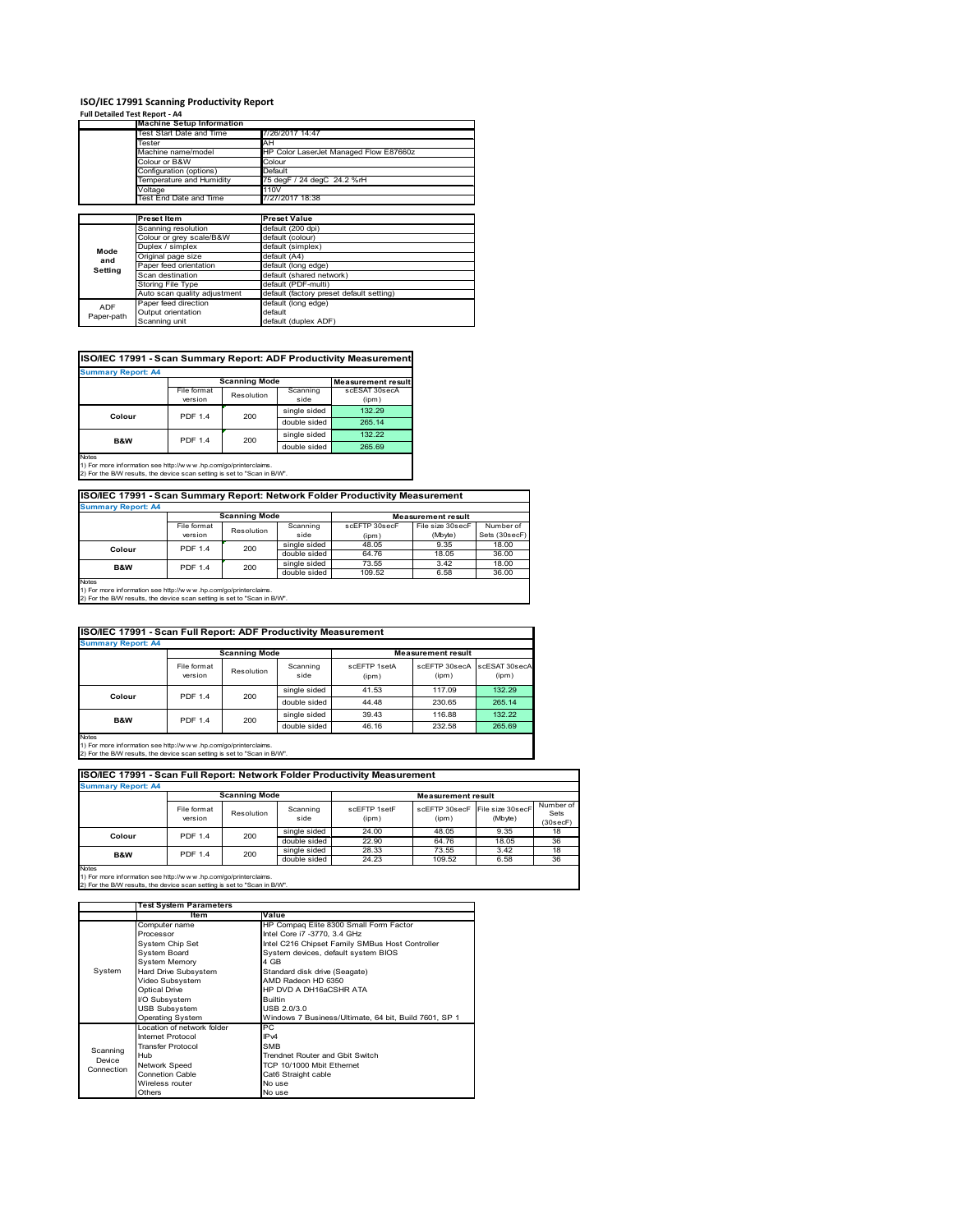# **ISO/IEC 17991 Scanning Productivity Report Full Detailed Test Report ‐ Tabloid Machine Setup Information**

|            | <b>Machine Setup Information</b> |                                          |  |  |  |  |
|------------|----------------------------------|------------------------------------------|--|--|--|--|
|            | Test Start Date and Time         | 7/26/2017 14:47                          |  |  |  |  |
|            | Tester                           | AH                                       |  |  |  |  |
|            | Machine name/model               | HP Color LaserJet Managed Flow E87660z   |  |  |  |  |
|            | Colour or B&W                    | Colour                                   |  |  |  |  |
|            | Configuration (options)          | Default                                  |  |  |  |  |
|            | Temperature and Humidity         | 75 degF / 24 degC 24.2 %rH               |  |  |  |  |
|            | Voltage                          | 110V                                     |  |  |  |  |
|            | Test End Date and Time           | 7/27/2017 18:38                          |  |  |  |  |
|            |                                  |                                          |  |  |  |  |
|            | Preset Item                      | <b>Preset Value</b>                      |  |  |  |  |
|            | Scanning resolution              | default (200 dpi)                        |  |  |  |  |
|            | Colour or grey scale/B&W         | default (colour)                         |  |  |  |  |
| Mode       | Duplex / simplex                 | default (simplex)                        |  |  |  |  |
|            | Original page size               | default (A4)                             |  |  |  |  |
| and        | Paper feed orientation           | default (long edge)                      |  |  |  |  |
| Setting    | Scan destination                 | default (shared network)                 |  |  |  |  |
|            | <b>Storing File Type</b>         | default (PDF-multi)                      |  |  |  |  |
|            | Auto scan quality adjustment     | default (factory preset default setting) |  |  |  |  |
| <b>ADF</b> | Paper feed direction             | default (long edge)                      |  |  |  |  |
|            | Output orientation               | default                                  |  |  |  |  |
| Paper-path | Scanning unit                    | default (duplex ADF)                     |  |  |  |  |

| <b>Summary Report: Tabloid</b> |                        |                      |                  |                           |
|--------------------------------|------------------------|----------------------|------------------|---------------------------|
|                                |                        | <b>Scanning Mode</b> |                  | <b>Measurement result</b> |
|                                | File format<br>version | Resolution           | Scanning<br>side | scESAT 30secA<br>(ipm)    |
| Colour                         | <b>PDF 1.4</b>         | 200                  | single sided     | 77.61                     |
|                                |                        |                      | double sided     | 155.10                    |
| <b>B&amp;W</b>                 | <b>PDF 1.4</b>         | 200                  | single sided     | 77.65                     |
|                                |                        |                      | double sided     | 154.88                    |

1) For more information see http://w w w .hp.com/go/printerclaims. 2) For the B/W results, the device scan setting is set to "Scan in B/W".

| ISO/IEC 17991 - Scan Summary Report: Network Folder Productivity Measurement |                |                      |              |                           |                  |               |  |  |
|------------------------------------------------------------------------------|----------------|----------------------|--------------|---------------------------|------------------|---------------|--|--|
| <b>Summary Report: Tabloid</b>                                               |                |                      |              |                           |                  |               |  |  |
|                                                                              |                | <b>Scanning Mode</b> |              | <b>Measurement result</b> |                  |               |  |  |
|                                                                              | File format    | Resolution           | Scanning     | scEFTP 30secF             | File size 30secF | Number of     |  |  |
|                                                                              | version        |                      | side         | (ipm)                     | (Mbyte)          | Sets (30secF) |  |  |
| Colour                                                                       | <b>PDF 1.4</b> | 200                  | single sided | 36.41                     | 11.97            | 11.00         |  |  |
|                                                                              |                |                      | double sided | 42.88                     | 21.08            | 21.00         |  |  |
| <b>B&amp;W</b>                                                               | <b>PDF 1.4</b> | 200                  | single sided | 53.90                     | 4.18             | 11.00         |  |  |
|                                                                              |                |                      | double sided | 69.15                     | 7.20             | 21.00         |  |  |
| <b>Alatan</b>                                                                |                |                      |              |                           |                  |               |  |  |

Notes 1) For more information see http://w w w .hp.com/go/printerclaims. 2) For the B/W results, the device scan setting is set to "Scan in B/W".

| ISO/IEC 17991 - Scan Full Report: ADF Productivity Measurement                                                                                                 |                                |                      |                  |                       |                           |                        |  |  |  |
|----------------------------------------------------------------------------------------------------------------------------------------------------------------|--------------------------------|----------------------|------------------|-----------------------|---------------------------|------------------------|--|--|--|
|                                                                                                                                                                | <b>Summary Report: Tabloid</b> |                      |                  |                       |                           |                        |  |  |  |
|                                                                                                                                                                |                                | <b>Scanning Mode</b> |                  |                       | <b>Measurement result</b> |                        |  |  |  |
|                                                                                                                                                                | File format<br>version         | Resolution           | Scanning<br>side | scFFTP 1setA<br>(ipm) | scEETP 30secA<br>(ipm)    | scESAT 30secA<br>(ipm) |  |  |  |
| Colour                                                                                                                                                         | <b>PDF 1.4</b>                 | 200                  | single sided     | 33.10                 | 69.52                     | 77.61                  |  |  |  |
|                                                                                                                                                                |                                |                      | double sided     | 42.68                 | 136.45                    | 155.1                  |  |  |  |
|                                                                                                                                                                | <b>PDF 1.4</b>                 | 200                  | single sided     | 32.80                 | 69.42                     | 77.65                  |  |  |  |
| B&W                                                                                                                                                            |                                |                      | double sided     | 42.12                 | 135.85                    | 154.88                 |  |  |  |
| <b>Notes</b><br>1) For more information see http://w w w .hp.com/go/printerclaims.<br>2) For the B/W results, the device scan setting is set to "Scan in B/W". |                                |                      |                  |                       |                           |                        |  |  |  |

| ISO/IEC 17991 - Scan Full Report: Network Folder Productivity Measurement |                        |                      |                  |                       |                           |                             |                               |  |
|---------------------------------------------------------------------------|------------------------|----------------------|------------------|-----------------------|---------------------------|-----------------------------|-------------------------------|--|
| <b>Summary Report: Tabloid</b>                                            |                        |                      |                  |                       |                           |                             |                               |  |
|                                                                           |                        | <b>Scanning Mode</b> |                  |                       | <b>Measurement result</b> |                             |                               |  |
|                                                                           | File format<br>version | Resolution           | Scanning<br>side | scFFTP 1setF<br>(ipm) | scEFTP 30secF<br>(ipm)    | File size 30secF<br>(Mbyte) | Number of<br>Sets<br>(30secF) |  |
| Colour                                                                    | <b>PDF 1.4</b>         | 200                  | single sided     | 16.73                 | 36.41                     | 11.97                       | 11                            |  |
|                                                                           |                        |                      | double sided     | 18.57                 | 42.88                     | 21.08                       | 21                            |  |
| <b>B&amp;W</b>                                                            | <b>PDF 1.4</b>         | 200                  | single sided     | 22.00                 | 53.90                     | 4.18                        | 11                            |  |
|                                                                           |                        |                      | double sided     | 22.90                 | 69.15                     | 7.20                        | 21                            |  |
| <b>Nintee</b>                                                             |                        |                      |                  |                       |                           |                             |                               |  |

|            | <b>Test System Parameters</b> |                                                       |  |  |
|------------|-------------------------------|-------------------------------------------------------|--|--|
|            | Item                          | Value                                                 |  |  |
|            | Computer name                 | HP Compaq Elite 8300 Small Form Factor                |  |  |
|            | Processor                     | Intel Core i7 -3770, 3.4 GHz                          |  |  |
|            | System Chip Set               | Intel C216 Chipset Family SMBus Host Controller       |  |  |
|            | <b>System Board</b>           | System devices, default system BIOS                   |  |  |
|            | <b>System Memory</b>          | 4 GB                                                  |  |  |
| System     | Hard Drive Subsystem          | Standard disk drive (Seagate)                         |  |  |
|            | Video Subsystem               | AMD Radeon HD 6350                                    |  |  |
|            | <b>Optical Drive</b>          | HP DVD A DH16aCSHR ATA                                |  |  |
|            | I/O Subsystem                 | <b>Builtin</b>                                        |  |  |
|            | <b>USB Subsystem</b>          | USB 2.0/3.0                                           |  |  |
|            | Operating System              | Windows 7 Business/Ultimate, 64 bit, Build 7601, SP 1 |  |  |
|            | I ocation of network folder   | <b>PC</b>                                             |  |  |
|            | Internet Protocol             | IP <sub>v4</sub>                                      |  |  |
| Scanning   | <b>Transfer Protocol</b>      | <b>SMB</b>                                            |  |  |
| Device     | Hub                           | Trendnet Router and Gbit Switch                       |  |  |
| Connection | Network Speed                 | TCP 10/1000 Mbit Ethernet                             |  |  |
|            | Connetion Cable               | Cat6 Straight cable                                   |  |  |
|            | Wireless router               | No use                                                |  |  |
|            | Others                        | No use                                                |  |  |